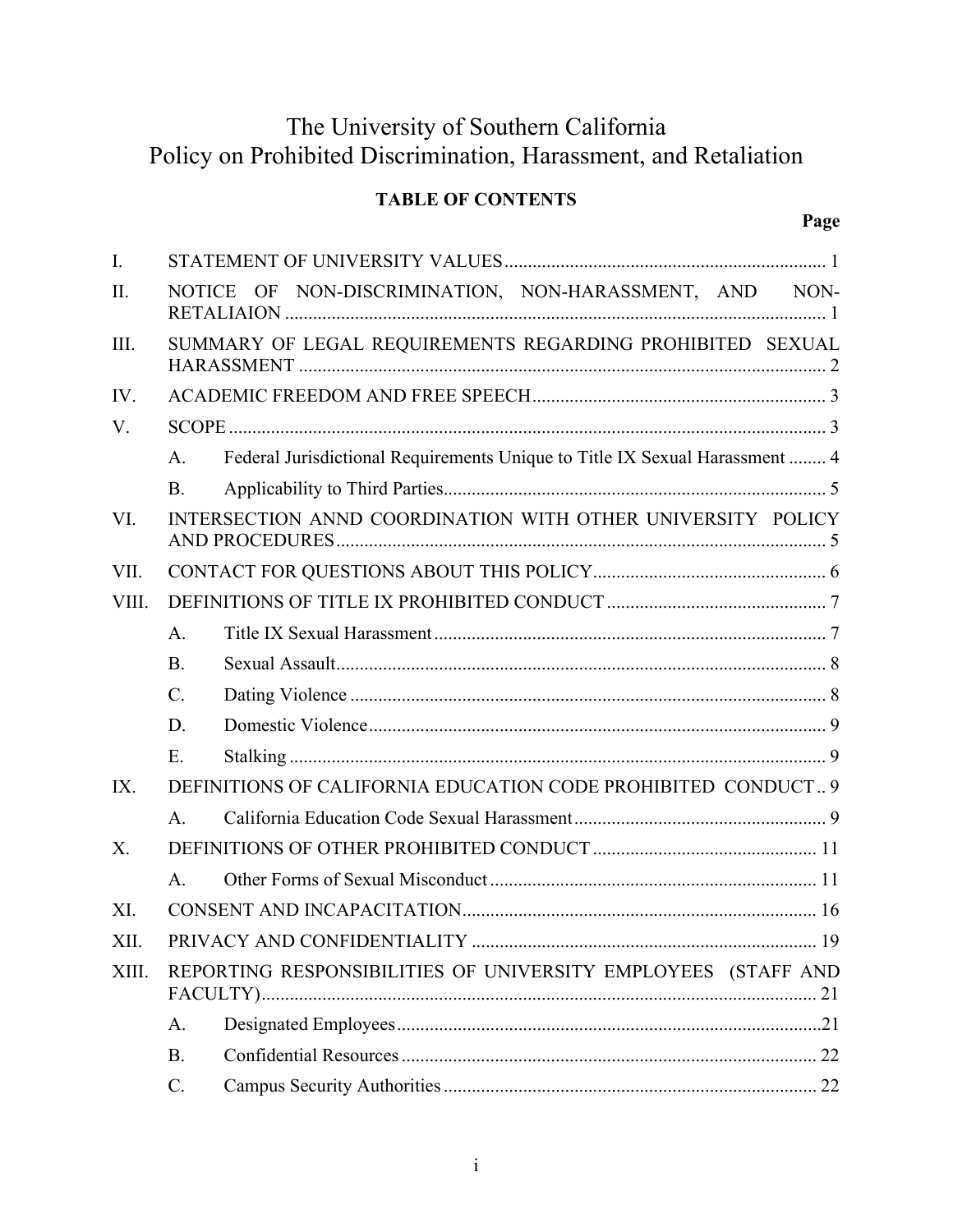|       | D.              |                                                            |  |
|-------|-----------------|------------------------------------------------------------|--|
|       | E.              |                                                            |  |
| XIV.  |                 |                                                            |  |
|       | A.              |                                                            |  |
|       | <b>B.</b>       |                                                            |  |
|       | $C_{\cdot}$     |                                                            |  |
| XV.   |                 | SUPPORTIVE MEASURES, EMERGENCY REMOVAL, AND ADMINISTRATIVE |  |
|       | A.              |                                                            |  |
|       | <b>B.</b>       |                                                            |  |
|       | $\mathcal{C}$ . |                                                            |  |
| XVI.  |                 |                                                            |  |
|       | A.              |                                                            |  |
|       | <b>B.</b>       |                                                            |  |
|       | $\mathcal{C}$ . |                                                            |  |
|       | D.              |                                                            |  |
|       | E.              |                                                            |  |
|       | F.              |                                                            |  |
| XVII. |                 |                                                            |  |
|       |                 |                                                            |  |
| XIX.  |                 |                                                            |  |
| XX.   |                 |                                                            |  |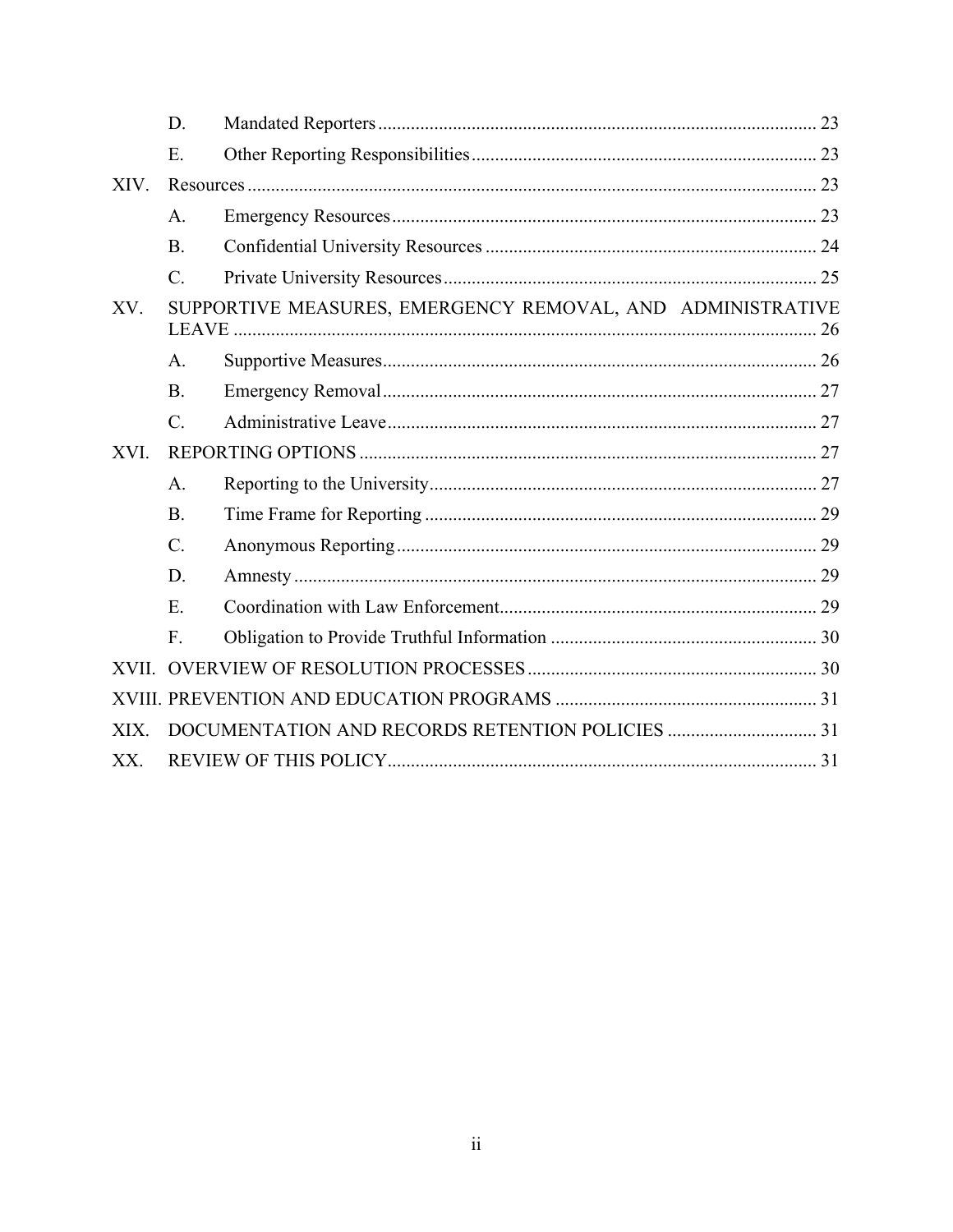# The University of Southern California Policy on Prohibited Discrimination, Harassment, and Retaliation<sup>1</sup>

# **I. STATEMENT OF UNIVERSITY VALUES**

The University of Southern California (University) believes that all members of the University community, including students, faculty, staff, patients, and visitors, should pursue their work, education, and engagement in University programs and activities in a safe environment, free from discrimination and harassment based on protected characteristics, and retaliation. The University's primary concern is the safety and security of students, staff, faculty, and the University community. The purpose of this Policy is to prevent and respond to discrimination and harassment for all protected characteristics for all students, faculty, staff, patients, and visitors. The University is an equal-opportunity educator and employer, proudly pluralistic, and firmly committed to providing equal opportunity for persons of all backgrounds and a diverse, inclusive, equitable environment. The University is committed to providing a safe and transparent University community where discrimination, harassment, and retaliation are universally recognized as intolerable, where those who are harmed are provided support and resolution options, and where a fair and impartial resolution process is provided to all parties.

To this end, the University places great emphasis on those values and virtues that connect us as human beings and members of the Trojan Family. Those shared values, as well as the beliefs, actions, and associated behaviors that support those values, contribute to a University culture that prioritizes diversity, inclusivity, accessibility, integrity, respect, and accountability. The University enthusiastically and fully supports the principles in this Policy, and expects that every person associated with the University will give continuing support to its implementation.

It is the responsibility of every member of the University community to foster an environment free from discrimination, harassment, and retaliation. All members of the community are strongly encouraged to take reasonable and prudent actions to prevent or stop acts of discrimination, harassment, or retaliation. This may include directly intervening when safe to do so, enlisting the assistance of others, contacting law enforcement, or seeking assistance from a person in authority. Community members who choose to exercise this positive responsibility will be supported by the University and protected from retaliation.

This Policy applies to all students, staff, faculty, and other individuals participating in or seeking to participate in the University's program or activities, including education and employment. Any individual found responsible for engaging in Prohibited Conduct in violation of this Policy will face disciplinary sanctions up to and including expulsion (for students) or termination from employment (for employees). The University will take steps to prevent recurrence of any Prohibited Conduct and to remedy any effects on the Reporting Party and others, if appropriate.

#### **II. NOTICE OF NON-DISCRIMINATION, NON-HARASSMENT, AND NON- RETALIAION**

<sup>&</sup>lt;sup>1</sup> This Policy and accompanying Resolution Processes apply to any report or Formal Complaint received on or after January 1, 2022, regardless of when the conduct reportedly occurred.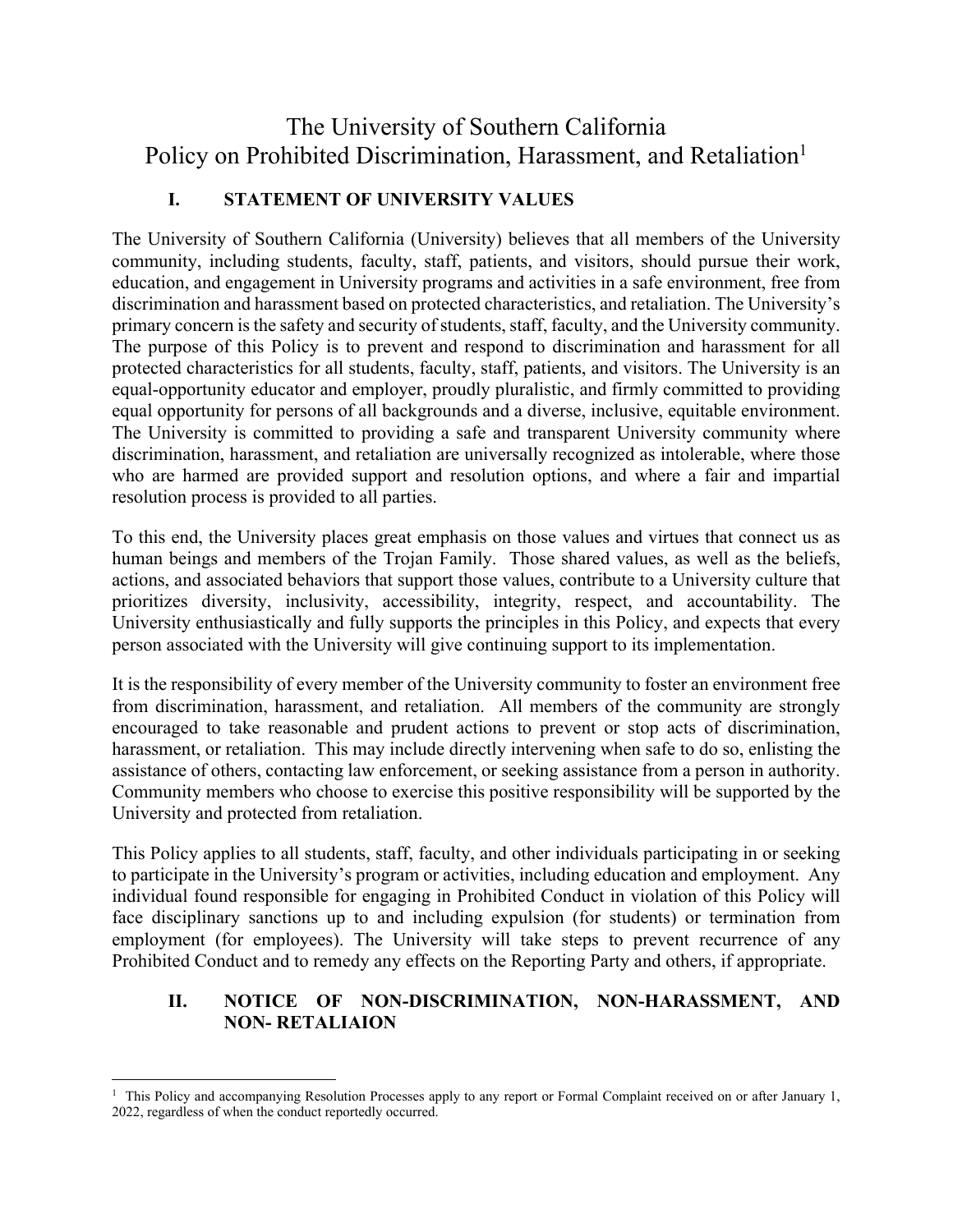The University prohibits discrimination on the basis of actual or perceived race, color, ethnicity, religion (including religious dress and grooming practices), creed, sex, age (40 years and over in the employment context), marital status, national origin, citizenship status, employment status, income status, shared ancestry and ethnic characteristics, partnership status, medical condition (including cancer and genetic characteristics), pregnancy (including childbirth, breastfeeding, or related medical conditions), disability, political belief or affiliation, domestic violence victim status, military or veteran status, sexual orientation, gender, gender identity, gender expression, genetic information, and any other class of individuals protected from discrimination under federal, state, or local law, regulation, or ordinance (Protected Characteristics), and their implementing regulations, in any of its education programs and activities, in employment and application for employment, in admission and application of admission, and in all other University programs and activities, in compliance with Title IX of the Education Amendments of 1972 and its implementing regulations, 20 U.S.C. 1681 *et seq.*; Title III of the Americans with Disabilities Act of 1990, as amended in 2008; Section 504 of the Rehabilitation Act of 1973; Title VI and VII of the Civil Rights Act of 1964; the Age Discrimination Act of 1975; the Age Discrimination in Employment Act of 1967; Executive Order 11246 of 1965, as amended by Executive Order 11357 of 1967; the California Fair Employment and Housing Act; and other federal, state, and local laws, regulations, or ordinances that prohibit discrimination.

The University seeks to comply with all statutes prohibiting discrimination in education, even when such laws and regulations may conflict with each other. Further, in compliance with Section 504 of the Rehabilitation Act of 1973, the University provides reasonable accommodations for students, employees, and applicants for admission or employment who have disabilities. The University provides reasonable accommodations for religious beliefs to students, faculty, and staff. For questions about the application of these federal laws, please contact the Vice President for Equity, Equal Opportunity, and Title IX (VP for EEO-TIX) or the ADA/504 Coordinator. The University's Associate Vice Provost, Institutional Accessibility and ADA Compliance serves as its ADA/504 Coordinator.

#### **III. SUMMARY OF LEGAL REQUIREMENTS REGARDING PROHIBITED SEXUAL HARASSMENT**

Based on the Federal and California state law requirements, the University prohibits three forms of Sexual Harassment, some of which may overlap based on the nature of the conduct: Title IX Sexual Harassment, California Education Code Sexual Harassment, and other forms of Sexual and Gender-Based Harassment.

#### 1. **Title IX Sexual Harassment**

Title IX Sexual Harassment, as defined by the Title IX regulations, includes Sexual Assault, Dating Violence, Domestic Violence, and Stalking, as defined by the Jeanne Clery Disclosure of Campus Security Act (Clery Act), as amended by the Violence Against Women Reauthorization Act of 2013 (VAWA). These forms of conduct, referred to in this Policy as Title IX Prohibited Conduct, are defined in Section VIII below.

#### 2. **California Education Code Sexual Harassment**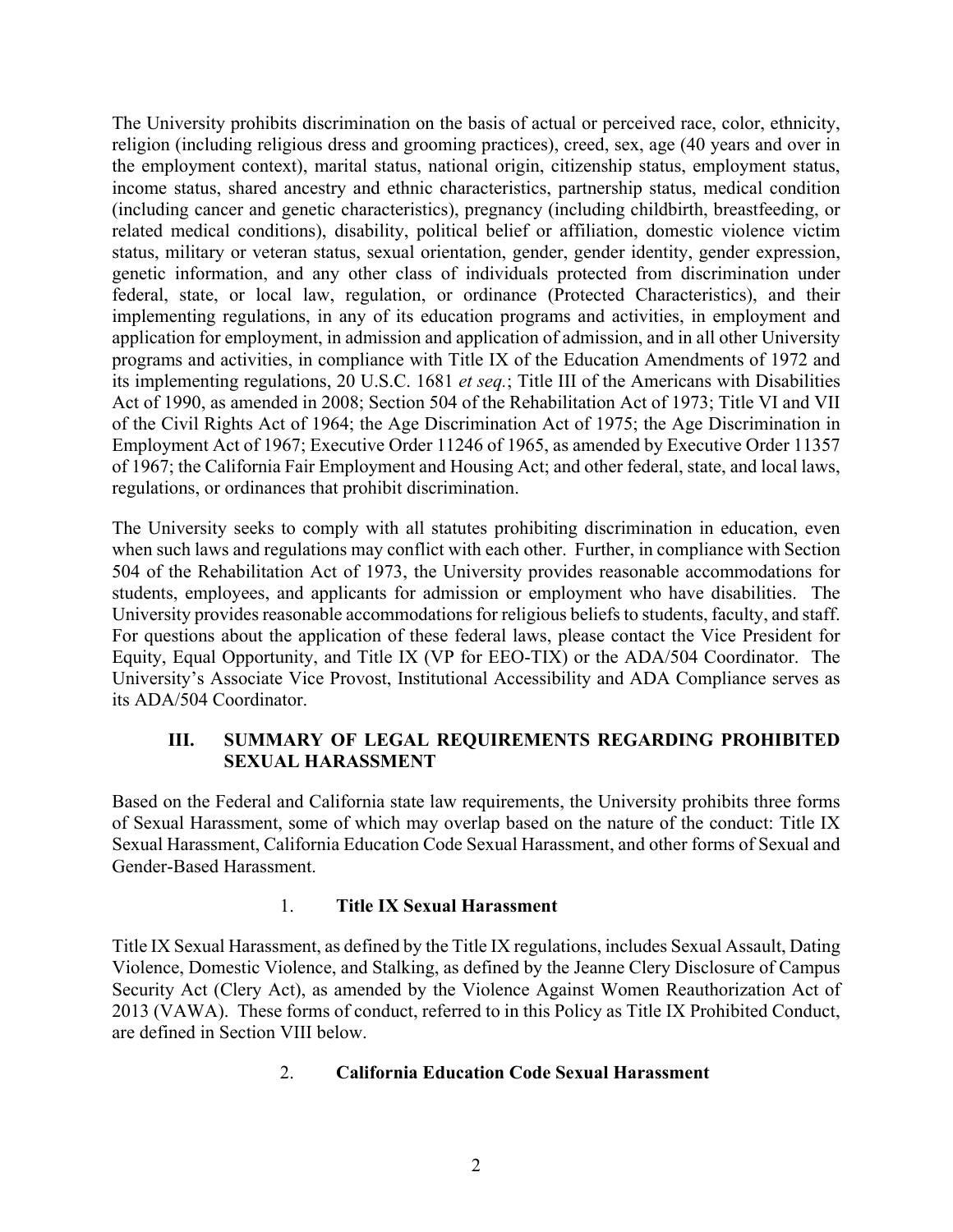California Education Code Sexual Harassment, as defined by the California legislature, includes Sexual Violence, Rape, Sexual Battery, and Sexual Exploitation. These forms of conduct, referred to in this Policy as California Education Code Prohibited Conduct, are defined in Section IX below.

#### 3. **Other Forms of Prohibited Conduct**

Under Title VII of the Civil Rights Act of 1964 and the University's longstanding definitions, the University prohibits a broader scope of conduct under its Sexual and Gender-Based Harassment definition. These forms of conduct, referred to in this Policy as Other Forms of Sexual Misconduct, are defined in Section X below.

## **IV. ACADEMIC FREEDOM AND FREE SPEECH**

Just as the University is committed to securing for its students, faculty, and staff a safe educational and work environment free of harassment, it is equally committed to maintaining academic freedom, as declared in Section 3-b(1)(a) of the Faculty Handbook, and free speech, consistent with Federal and state law. Our academic community also recognizes that when harassment is committed against students or faculty, it threatens their academic freedom. The University recognizes that students are exposed to thought-provoking ideas as part of their educational experience, and some of these ideas may challenge their beliefs and may lead a student to claim that an educational experience is offensive. Therefore, allegations of harassment involving elements of speech that arise in the educational context will be considered in keeping with the University's commitment to academic freedom and free speech. As a protected right under California state law, speech may not subject a currently enrolled student to discipline unless that speech rises to a legal standard of being *unprotected*. For additional information, see SCampus, Part D, Free Expression and Dissent.

#### **V. SCOPE**

This Policy applies broadly to the entire University community, including students who are registered or enrolled in University classes or in one of the University's degree or non-degree programs (Students);<sup>2</sup> all full-time and part-time faculty (Faculty); all non-faculty University employees, including University Staff, Keck Medicine employees, professional research staff, and post-doctoral fellows (Staff); and contractors, vendors, visitors, guests, or other individuals who are participating in or seeking to participate in the University's education program or activities. (Third Parties).

This Policy also applies to Student Organizations, defined as one which (a) has satisfied the administrative procedures for recognition or (b) is functioning within the University community in the capacity of a student organization.

<sup>&</sup>lt;sup>2</sup> A student is defined as one whose enrollment has begun (typically, enrollment begins on the first scheduled day of classes of a student's program), and who (a) is currently participating in one of the University's degree or non-degree programs; (b) has completed the immediately preceding semester and/or has registered for the next scheduled semester; (c) is officially representing the University during a period between regular academic semesters; and/or (d) is not officially registered for a particular semester but who has a continuing relationship with the University.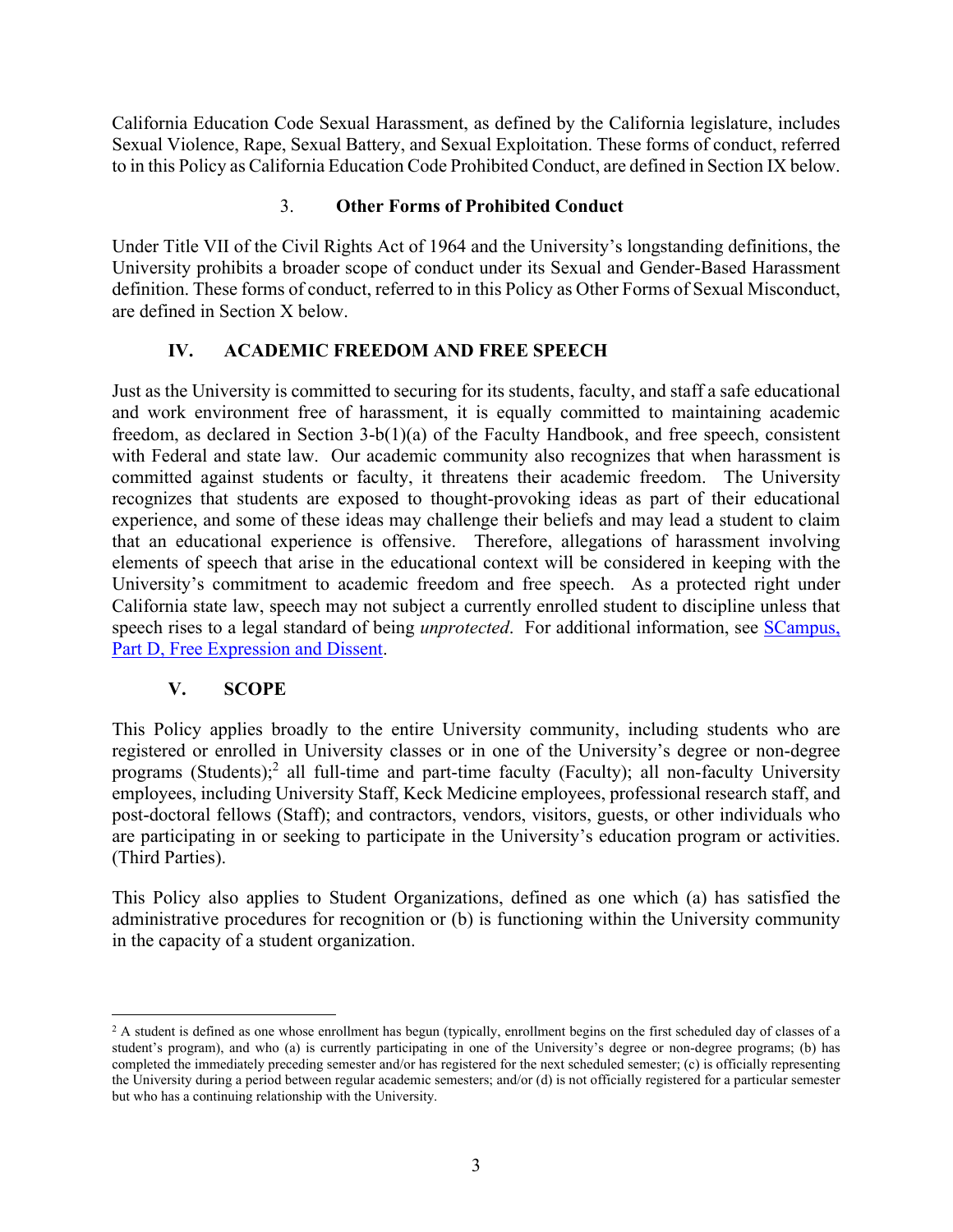This Policy applies to acts of Prohibited Conduct committed by Students, Student Organizations, Faculty, Staff, and Third Parties that occur within the University's education programs or activities, including employment and admissions.

In this Policy, the individual reported to have experienced Prohibited Conduct is referred to as the Reporting Party.<sup>3</sup> The individual who is reported to have committed Prohibited Conduct is referred to as the Respondent.

The term "education program or activity," whether in singular or plural form, includes all of the University's operations, including locations, events, or circumstances over which the University exercised substantial control over both the Respondent and the context in which the conduct occurred; and any building owned or controlled by a student organization that is officially recognized by the University. The University's education program or activity can include oncampus, off-campus, or online conduct, and applies to employment and admissions. Examples include University-sponsored, University-funded or otherwise University-supported study off campus, research, internship, mentorship, summer session, conferences, meetings, social events, or other affiliated programs or premises.

The Policy also applies to Prohibited Conduct that occurs outside of the United States, but in connection with the University's education program or activities, such as University-sponsored, University-funded, or otherwise University-supported study abroad programs.

Under limited circumstances, the Policy and the Resolution Process may also apply to instances in which the conduct occurred outside of the education program or activity, but where the University otherwise regulates the conduct, the conduct has or could have a continuing impact within the University's education program or activity, the conduct could contribute to a hostile environment or otherwise interfere with a student's access to education, or the conduct may have the effect of posing a serious threat to the University community.

#### **A. Federal Jurisdictional Requirements Unique to Title IX Sexual Harassment**

The Title IX regulations apply to specific forms of sexual harassment that occur in an education program or activity in the United States. Where conduct occurs outside of the education program or activity, outside of the United States, or would not meet the definition of Title IX Sexual Harassment, the University is required to dismiss any allegations in a Formal Complaint under Title IX.

However, in keeping with the University's educational mission and commitment to foster a learning, living, and working environment free from discrimination, harassment, and retaliation, the University will move forward under the same Resolution Process for Sexual Misconduct for reports of California Education Code Sexual Harassment (including Sexual Violence, Rape, Sexual Battery, and Sexual Exploitation), Sexual and Gender-Based Harassment, Sexual Assault,

<sup>&</sup>lt;sup>3</sup> The U.S. Department of Education uses the term Complainant to refer to the individual who is reported to have experienced Sexual Misconduct. The University chooses to use the term Reporting Party, which should be read as synonymous with Complainant under the Title IX regulations; a Reporting Party has all of the same rights and procedural protections as a Complainant under Title IX's implementing regulations.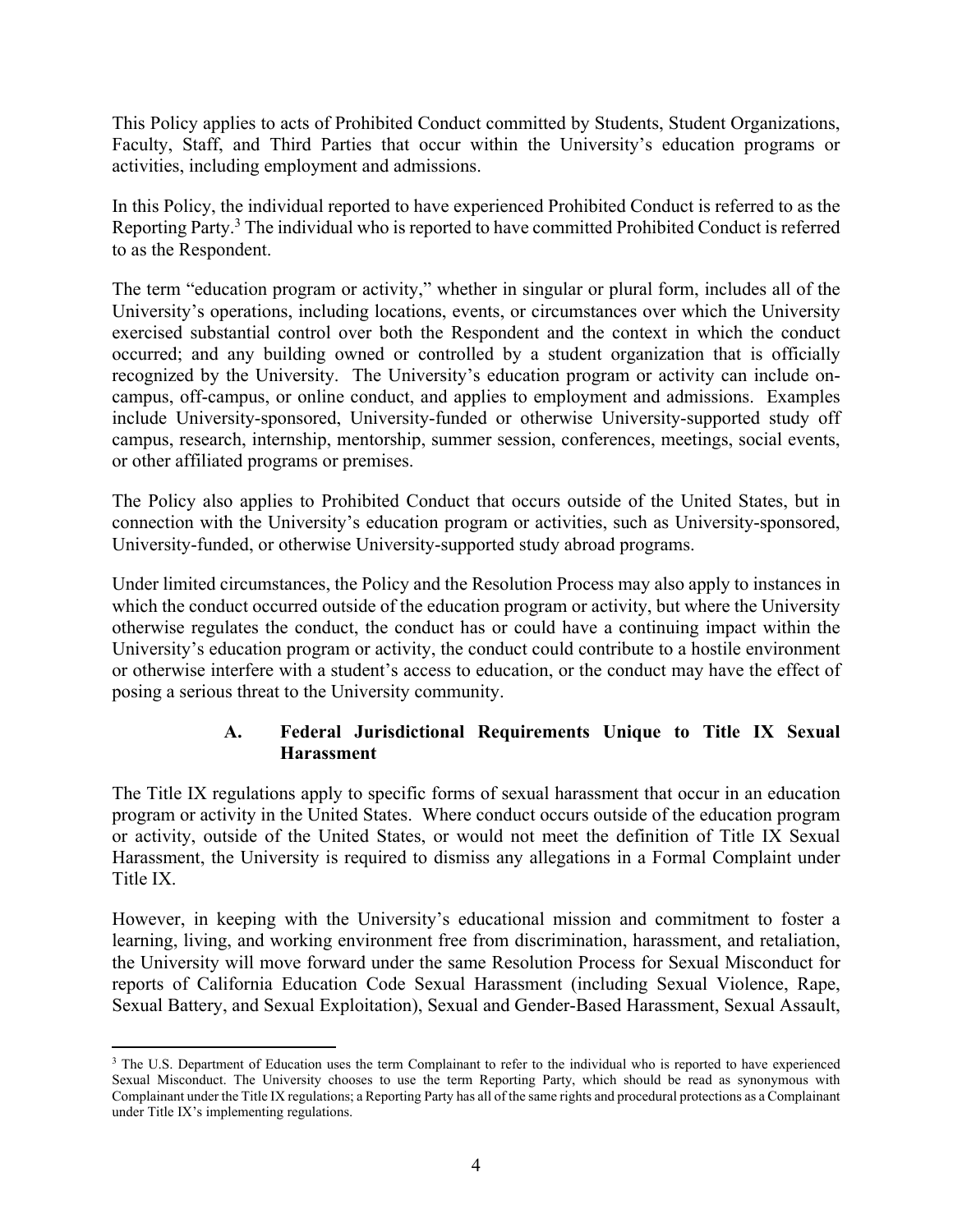Dating Violence, Domestic Violence, Stalking, and other forms of Prohibited Conduct that occur outside of Title IX Jurisdiction (*e.g.,* not in the United States, or as noted above, outside of the education program or activity).

## **B. Applicability to Third Parties**

Any individual, including a Third Party, may make a report to the University of Prohibited Conduct committed by a Student, Faculty, or Staff member and receive access to reasonably available supportive measures. A Third Party who is participating in, or attempting to participate in, the University's education program or activity may also file a Formal Complaint requesting an investigation under this Policy when the Respondent is a current University Student, Faculty, or Staff member. In addition, the VP for EEO-TIX has the discretion, in consultation with relevant University stakeholders, to file a Formal Complaint on behalf of a Third Party where the Respondent is a current University Student, Faculty, or Staff member and the reported conduct has or could have a continuing impact on the University's education program or activity, including employment and admissions. In such circumstances, the VP for EEO-TIX does not become a party.

The University's ability to take disciplinary action against a Third Party Respondent will be limited and is determined by the context of the Prohibited Conduct and the nature of the University's relationship to the Third Party Respondent. The University will determine the appropriate manner of resolution, which may include referral to local law enforcement or to the home school or employer of the Third Party Respondent, and/or restriction from access to campus or University programs or activities.

## **VI. INTERSECTION ANND COORDINATION WITH OTHER UNIVERSITY POLICY AND PROCEDURES**

Reports of Prohibited Conduct may sometimes implicate conduct prohibited by another University policy. For example, Student, Staff, and/or Faculty conduct is also governed by the following University policies:

- SCampus Applies to all other forms of student misconduct
- Staff Complaint Process Outlines the staff complaint process for all other forms of misconduct
- Faculty Handbook Sets the standards of personal conduct for faculty members
- Conflict of Interest in Professional and Business Practices outlines conflicts of interest for faculty and staff
- Protecting Minors Policy Outlines the University policies regarding the protection of minors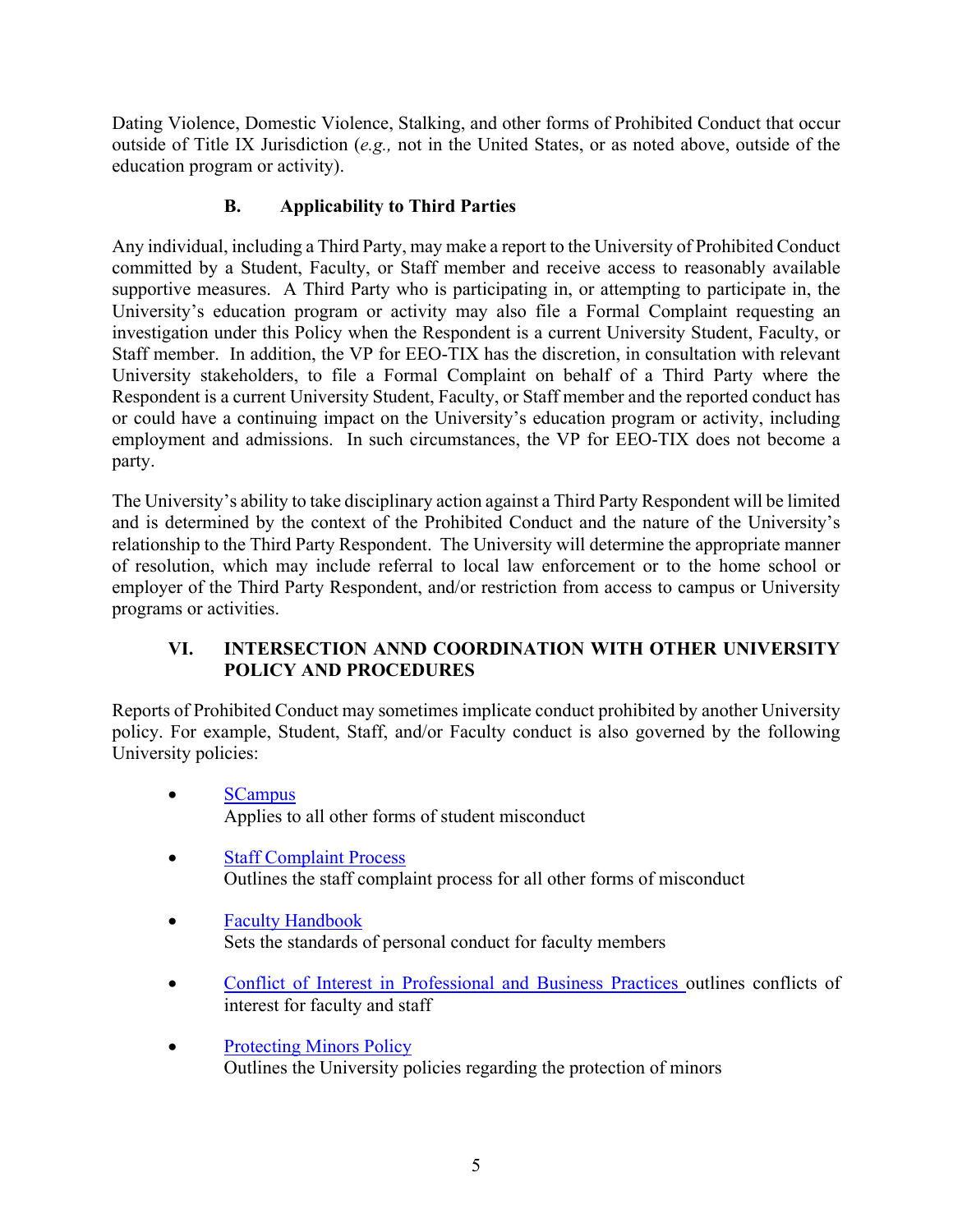Mandated Reporters Identifies mandated reporters and outlines reporting requirements for suspected child abuse or neglect

Individual academic programs may also require students to adhere to certain standards of professional conduct as set forth in program-specific student handbooks. Where conduct involves the potential violation of both this Policy and another University policy arising from the same or similar set of facts and circumstances, the University has the discretion to investigate and resolve the conduct under the Resolution Processes set forth in this Policy, provided that doing so does not unduly delay a prompt and equitable resolution of the report and that the parties are provided timely notice of this decision and an opportunity to respond. Where the definitions conflict, the definitions in this Policy will control.

#### **VII. CONTACT FOR QUESTIONS ABOUT THIS POLICY**

The University has appointed a Vice President for Equity, Equal Opportunity, and Title IX (VP for EEO-TIX), who also serves as the University's Title IX Coordinator, to coordinate the University's compliance with federal and state civil rights laws, including Title IX.<sup>4</sup> The VP for EEO-TIX is responsible for coordinating the provision of comprehensive education and training; coordinating the University's timely, thorough, and fair response, investigation, and resolution of all reports of Prohibited Conduct under this Policy; and monitoring the effectiveness of this Policy and related Resolution Processes, as well as education and training programs, to ensure a safe, non-discriminatory, non-harassing, non-retaliatory, and inclusive University environment.

The name and contact information of the University's Vice President for Equity, Equal Opportunity, and Title IX is:

Catherine Spear VP for EEO-TIX and Title IX Coordinator **Office for Equity, Equal Opportunity, and Title IX**  USC Credit Union Building<sup>5</sup> 3720 South Flower Street, 2nd Floor Los Angeles, CA 90089-0704 (213) 740-5086 http://eeotix.usc.edu eeotix@usc.edu

Concerns about the University's application of this Policy and compliance with certain federal laws (*e.g.,* Title IX, Title VI, Section 504, the ADA, and the Age Discrimination Act), may also be addressed to the U.S. Department of Education, Office for Civil Rights at:

<sup>4</sup> Title IX's implementing regulations require that the University designate and authorize at least one employee, called a Title IX Coordinator, to coordinate its efforts to comply with its responsibilities under Title IX. California Education Code, Section 66281.8, also requires the designation of at least one employee to coordinate the University's efforts to comply with and carry out its responsibility.

<sup>&</sup>lt;sup>5</sup> The VP for EEO-TIX and Title IX Coordinator's office is currently located in the Bovard Administration Building, Office 160 (G). In or around March 2022, the entire EEO-TIX Office will be centrally located on campus on the ground level of King Hall.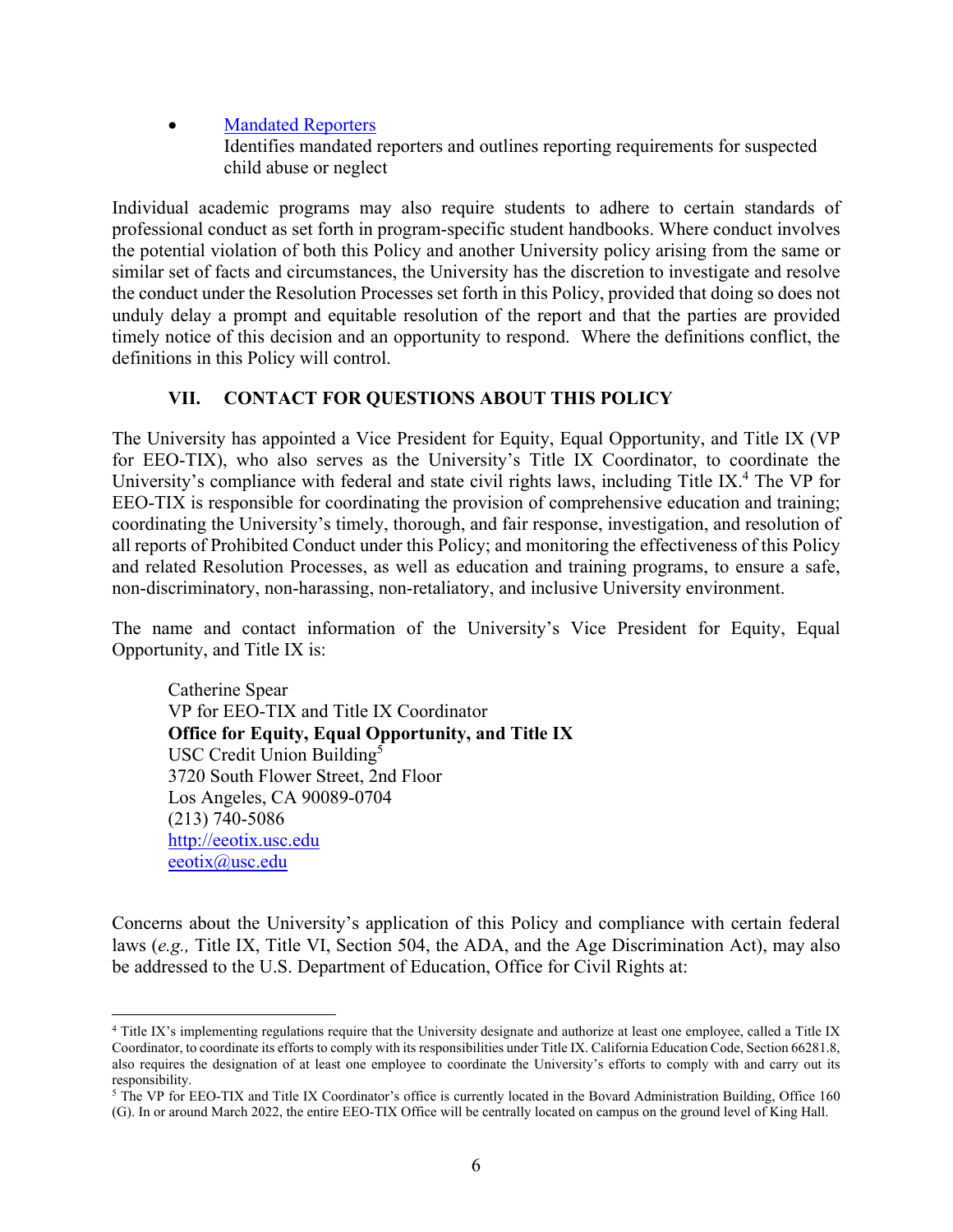San Francisco Office Office for Civil Rights (OCR) U.S. Department of Education 50 United Nations Plaza Mail Box 1200, Room 1545 San Francisco, CA 94102 (415) 486-5555 Facsimile: (415) 486-5570 TDD: (800) 877-8339 ocr.sanfrancisco@ed.gov

In addition, University employees may file reports and/or complaints of discrimination, harassment, or retaliation with:

California Department of Fair Employment and Housing (DFEH) contact.center@dfeh.ca.gov 1-800-884-1684 (TTY 1-800-700-2320) www.dfeh.ca.gov

United States Equal Employment Opportunity Commission (EEOC) 1-800-669-4000 (TTY 1-800-669-6820) www.eeoc.gov

Any person who believes that the University as a federal contractor has violated nondiscrimination or affirmative action obligations may contact the Office of Federal Contract Compliance Programs (OFCCP) at 1-800-397-6251 (TTY: 1-202-693-1337).

#### **VIII. DEFINITIONS OF TITLE IX PROHIBITED CONDUCT**

Title IX Prohibited Conduct includes the following forms of conduct, including attempts to commit the conduct:

- A. Title IX Sexual Harassment: Title IX's implementing regulations<sup>6</sup> define Sexual Harassment as conduct **on the basis of sex** that satisfies one or more of the following:
	- 1. A University employee conditions the provision of an aid, benefit, or service of the University on an individual's participation in unwelcome sexual conduct;

<sup>6</sup> The Title IX regulations have requirements that apply to a specific definition and category of Title IX Sexual Harassment that constitutes only one form of Prohibited Conduct under this Policy. In light of these Title IX-mandated requirements, the University, where appropriate, provides information that is specific to Title IX Sexual Harassment, as defined under the Title IX regulations. However, the University has the discretion to continue to address and respond to allegations of Sexual and Gender-Based Harassment and other forms of Sexual Misconduct that fall outside the scope of the Title IX Sexual Harassment definition—and does so pursuant to this Policy and Resolution Process for Sexual Misconduct.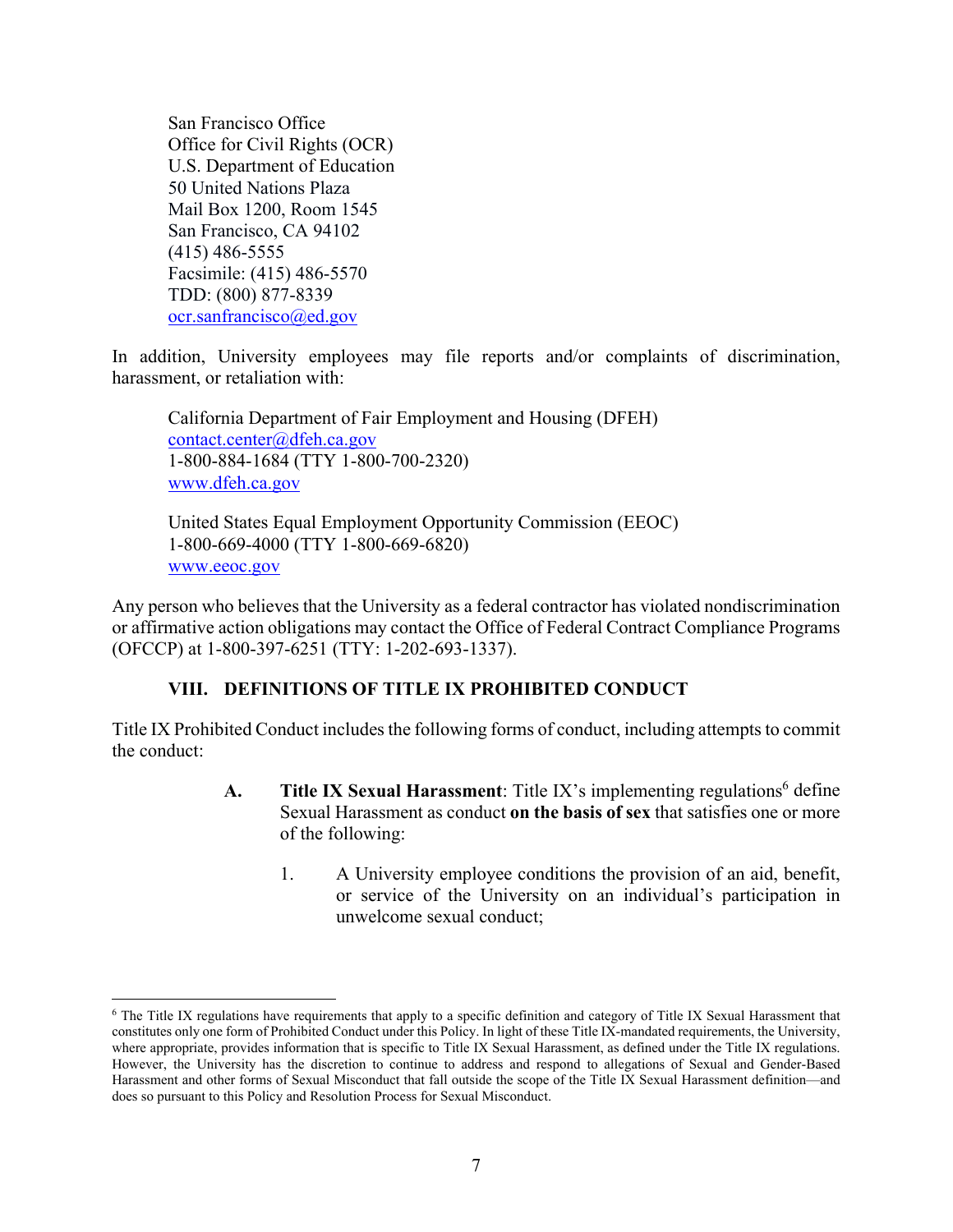- 2. Unwelcome conduct determined by a reasonable person to be so severe, pervasive, and objectively offensive that it effectively denies a person equal access to the University's education program or activity; or
- 3. Sexual Assault, Dating Violence, Domestic Violence, Stalking, and Retaliation, as defined below.
- **B. Sexual Assault**: Sexual assault is having or attempting to have sexual contact with another individual without consent or where the individual cannot consent because of age or temporary or permanent mental incapacity (*see below for definition of consent and incapacitation*).7 Sexual contact includes:
	- 1. sexual intercourse (anal, oral, or vaginal), including penetration with a body part (*e.g.*, penis, finger, hand, tongue) or an object, or requiring another to penetrate themselves with a body part or an object, however slight; or
	- 2. sexual touching of the private body parts, including, but not limited to, contact with the breasts, buttocks, groin, genitals, or other intimate part of an individual's body for the purpose of sexual gratification.
- **C. Dating Violence**: includes any act of violence committed by an individual:
	- 1. who is or has been in a social relationship of a romantic or intimate nature with the Reporting Party; and
	- 2. where the existence of such a relationship shall be determined based on a consideration of the following factors:
		- i. The length of the relationship;
		- ii. The type of relationship; and
		- iii. The frequency of interaction between the individuals involved in the relationship.

<sup>7</sup> The statutory definition of sexual assault referenced by the Title IX regulations also includes having or attempting to have sexual contact between individuals who are related to each other within the degrees of relationship where marriage is prohibited by law.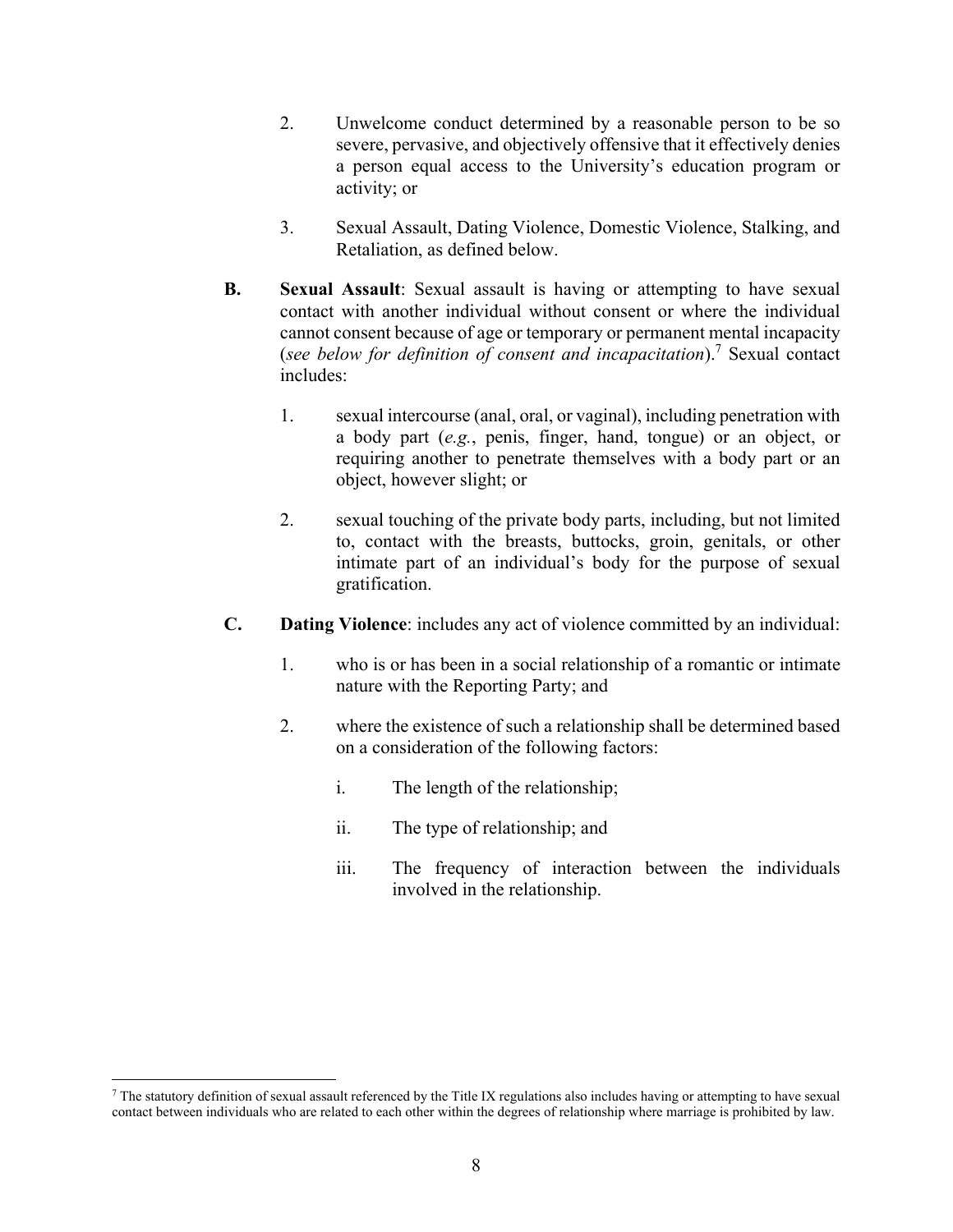- **D. Domestic Violence**: includes any act of violence committed by a current or former spouse or intimate partner of the Reporting Party, by an individual with whom the Reporting Party shares a child in common, by a person who is cohabitating with, or has cohabitated with, the Reporting Party as a spouse or intimate partner, by a person similarly situated to a spouse of the Reporting Party under California state law, or by any other individual against an adult or minor Reporting Party who is protected from that individual's acts under California state law.
- **E. Stalking**: Stalking occurs when an individual engages in a course of conduct directed at a specific individual under circumstances that would cause a reasonable person to fear for their own safety or the safety of others or suffer substantial emotional distress.

"Course of conduct" means two or more instances, including but not limited to unwelcome acts in which an individual directly, indirectly, or through third parties, by any action, method, device, or means, follows, monitors, observes, surveils, threatens, or communicates to or about an individual, or interferes with an individual's property.

"Substantial emotional distress" means significant mental suffering or anguish.

Stalking includes the concept of cyber-stalking, a particular form of stalking in which electronic media such as the internet, social networks, blogs, cell phones, texts, or other similar devices or forms of contact are used.

#### **IX. DEFINITIONS OF CALIFORNIA EDUCATION CODE PROHIBITED CONDUCT**

Under California Senate Bill 493, which amended the California Education Code, prohibited conduct includes the following forms of conduct related to Students, including attempts to commit the conduct:

- **A. California Education Code Sexual Harassment:** California's Education Code defines Sexual Harassment to include:
	- 1. Unwelcome sexual advances, requests for sexual favors, and other verbal, visual, or physical conduct of a sexual nature, made by someone from or in the work or educational setting, under any of the following conditions:
		- a. Submission to the conduct is explicitly or implicitly made a term or a condition of an individual's employment, academic status, or progress; submission to, or rejection of, the conduct by the individual is used as the basis of employment or academic decisions affecting the individual; and/or submission to, or rejection of, the conduct by the individual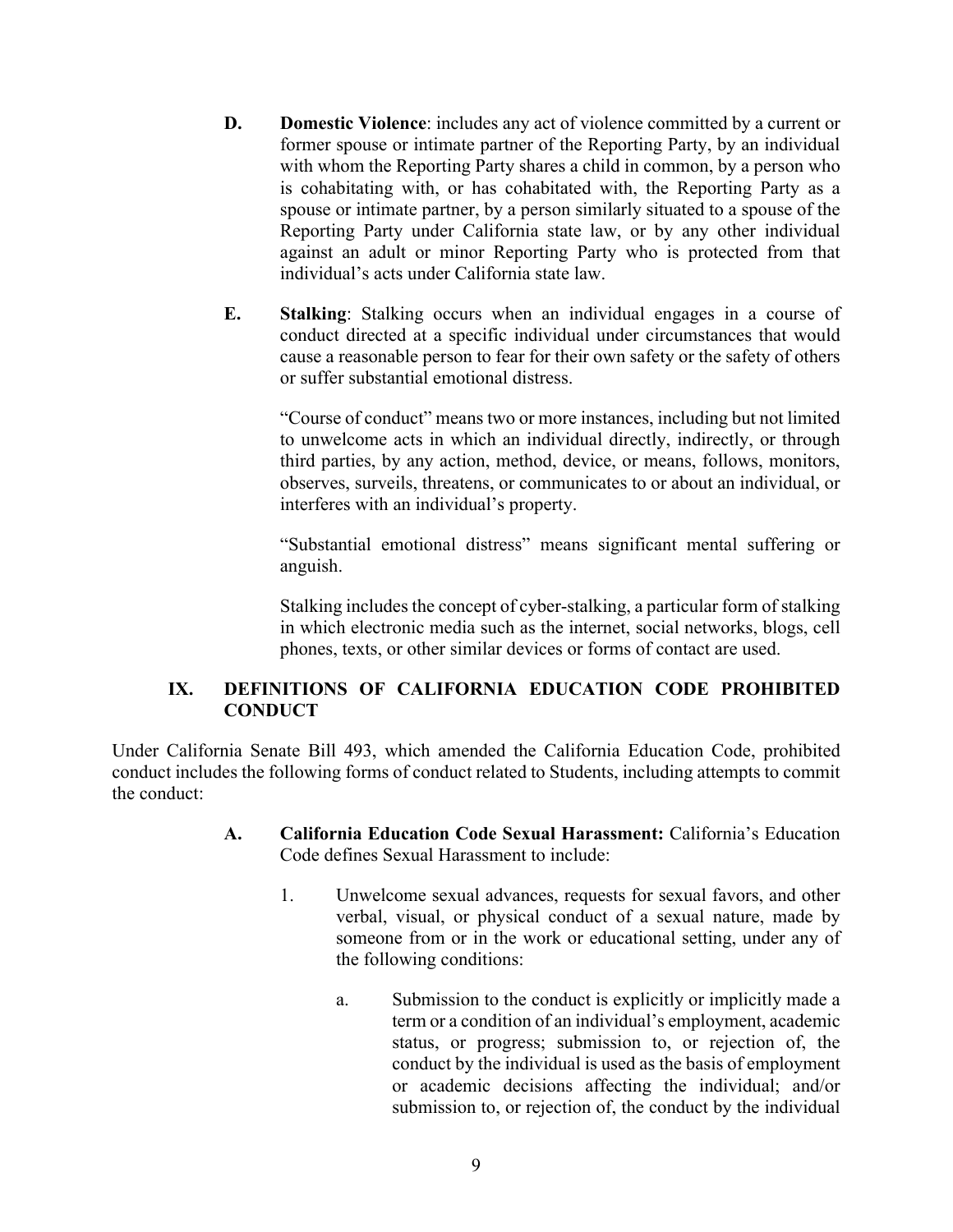is used as the basis for any decision affecting the individual regarding benefits and services, honors, programs, or activities available at or through the educational institution (*Quid Pro Quo)*.

- b. The conduct has the purpose or effect of having a negative impact upon the individual's work or academic performance, or of creating an intimidating, hostile, or offensive work or educational environment (Hostile Environment).
- 2. Sexual Violence, including Rape and Sexual Battery, and Sexual Exploitation, as defined below.
- **B. California Education Code Sexual Violence:** Physical sexual acts perpetrated against a person without the person's affirmative consent, including.<sup>8</sup>
	- 1. **Rape:** Penetration, no matter how slight, of the vagina or anus with any body part or object, or oral copulation of a sex organ by another person, without the consent of the victim.
	- 2. **Sexual Battery:** The intentional touching of another person's intimate parts without consent, intentionally causing a person to touch the intimate parts of another without consent, or using a person's own intimate part to intentionally touch another person's body without consent.
- **C. California Education Code Sexual Exploitation:** means a person taking sexual advantage of another person for the benefit of anyone other than that person without that person's consent, including, but not limited to, any of the following acts:<sup>9</sup>
	- 1. The prostituting of another person.
	- 2. The trafficking of another person, defined as the inducement of a person to perform a commercial sex act, or labor or services, through force, fraud, or coercion.
	- 3. The recording of images, including video or photograph, or audio of another person's sexual activity or intimate parts, without that person's consent.
	- 4. The distribution of images, including video or photograph, or audio of another person's sexual activity or intimate parts, if the individual

<sup>8</sup> The definitions of Sexual Violence under the California Education Code and Sexual Assault under Title IX are aligned in many of their elements. Where there is overlap in the definitions, a student Respondent will not be sanctioned for the same conduct twice.<br><sup>9</sup> The definitions of Sexual Exploitation under California Education Code and the defin

Recording, and Dissemination under Other Prohibited Conduct under this Policy are aligned in many of their elements. Where there is overlap in the definitions, a student Respondent will not be sanctioned for the same conduct twice.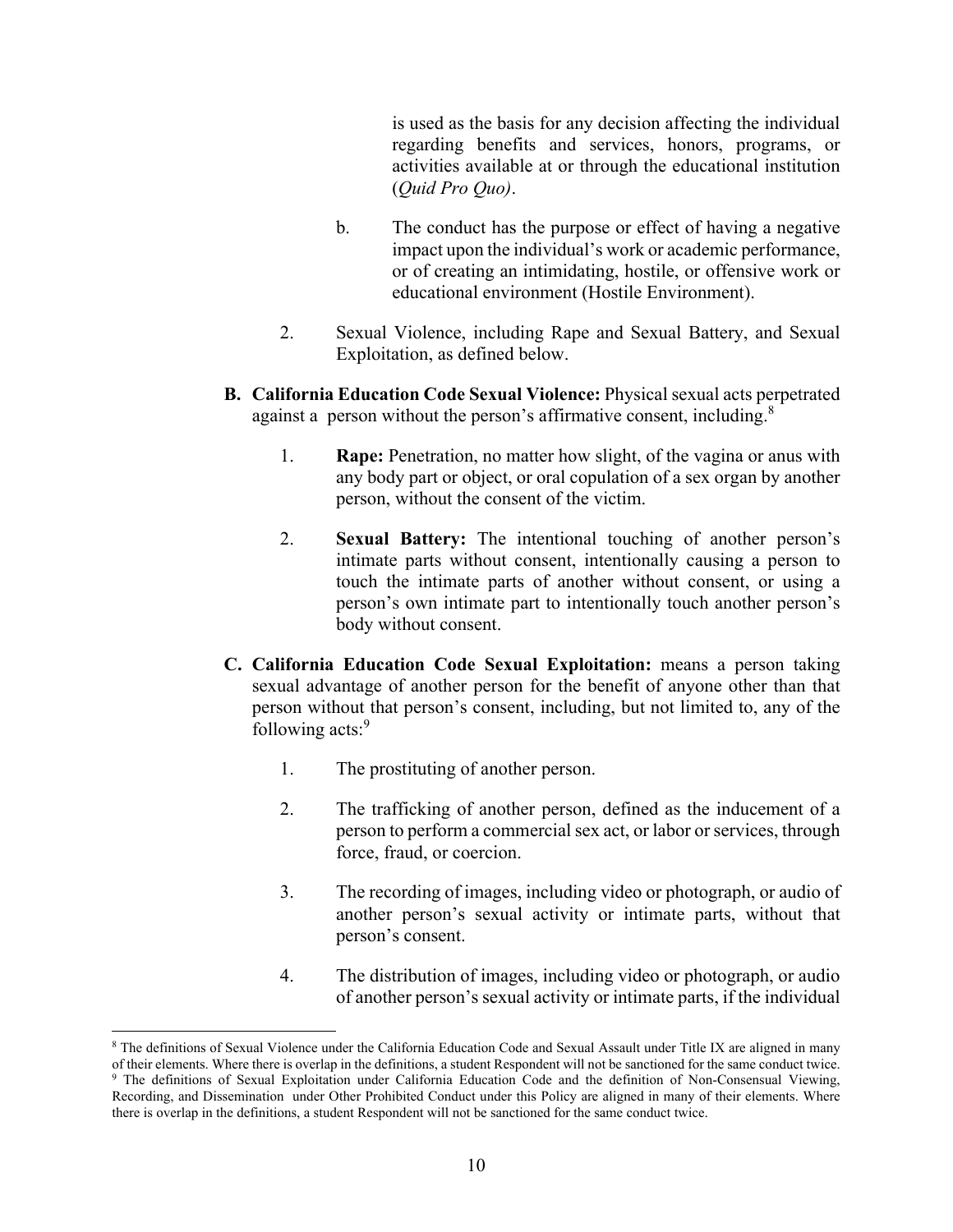distributing the images or audio knows or should have known that the person depicted in the images or audio did not consent to the disclosure.

5. The viewing of another person's sexual activity or intimate parts, in a place where that other person would have a reasonable expectation of privacy, without that person's consent, for the purpose of arousing or gratifying sexual desire.

#### **X. DEFINITIONS OF OTHER PROHIBITED CONDUCT**

#### **A. Other Forms of Sexual Misconduct**

- 1. **Sexual and Gender-Based Harassment:** Consistent with Title VII of the Civil Rights Act of 1964, as well as the recognition that Sexual and Gender-Based Harassment may also occur in a wider variety of contexts involving both students and employees, the University also defines Sexual and Gender-Based Harassment to include any sexual advance, request for sexual favors, or other unwelcome conduct of a sexual nature, whether verbal, non-verbal, graphic, physical, electronic, or otherwise (*sexual harassment)*; or, any act of intimidation or hostility, whether verbal or non-verbal, graphic, physical, or otherwise based on sex or gender, sexual orientation, gender identity, or gender expression, even if the acts do not involve conduct of a sexual nature (*gender-based harassment*); when one or more of the following conditions are present:
	- i. Submission to or rejection of such conduct is either an explicit or implicit term or condition of, or is used as the basis for decisions affecting, an individual's educational environment, employment, living environment, appointment, admission, or academic evaluation (*Quid Pro Quo Harassment*); this form of harassment is not limited to employee-employee conduct (*e.g.,* the president of a student organization promises another student entry to the organization if the student submits to unwelcome sexual advances); or
	- ii. The conduct is sufficiently severe, pervasive, or persistent that it has the purpose or effect of unreasonably interfering with, limiting or depriving an individual from participating in or benefiting from the University's learning, working, or living programs under both a subjective and objective perspective (*Hostile Environment Harassment*).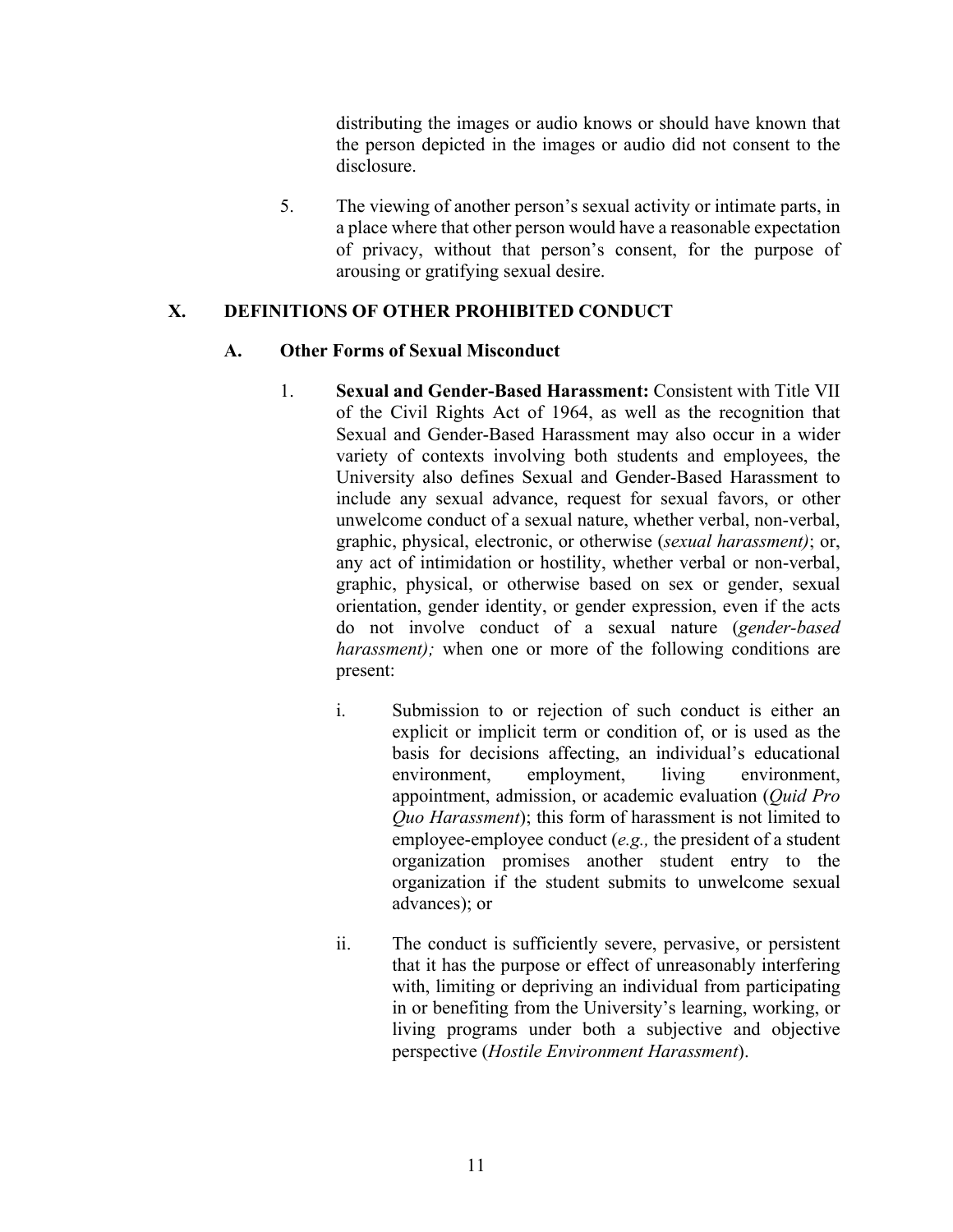- 2. **Exposure**: Exposure of the genitals to another without that individual's consent under circumstances where there is not a reasonable expectation of privacy.
- 3. **Other Forms of Dating and Domestic Violence**: In addition to the definitions above, which require an act of violence to establish Dating Violence or Domestic Violence, the University also prohibits non-physical conduct that would cause a reasonable person to be fearful for their safety. Examples include economic abuse and behavior that intimidates, frightens, or isolates; conduct can involve one act or an ongoing pattern of conduct.

In evaluating non-physical conduct, the University considers whether the conduct is sufficiently severe, persistent or pervasive that it (i) unreasonably interferes with, limits, or deprives an individual from participating in or benefitting from the university's education or employment programs, activities, or living environment or (ii) causes substantial emotional distress. The totality of known circumstances, including the nature, frequency, intensity, location, context, and duration of the conduct, will be considered from both a subjective and objective perspective.

**D. Discrimination:** Discrimination can take two primary forms:

#### 1. **Disparate Treatment Discrimination**

Disparate Treatment Discrimination is any unlawful distinction, preference, or detriment to an individual as compared to others that is based on an individual's Protected Characteristic(s) and that: 1) excludes an individual from participation in; 2) denies the individual benefits of; 3) treats the individual differently; or 4) otherwise adversely affects a term, condition, or benefit of an individual's employment, education, living environment, or participation in a University program or activity.

#### 2. **Disparate Impact Discrimination**

**Employment:** In the employment context, Disparate Impact Discrimination occurs when there is sufficient evidence that policies, tests, or practices that are neutral on their face disproportionately exclude or adversely impact a group of individuals within the class of individuals with Protected Characteristics, where the policies, tests, or practices are not job-related and consistent with business necessity. In determining whether a facially-neutral policy has a disparate impact on the basis of Protected Characteristics, the University considers the following issues:

> a. Does the policy, test, or practice have a disparate impact on the basis of a particular Protected Characteristic? This typically requires a statistical analysis.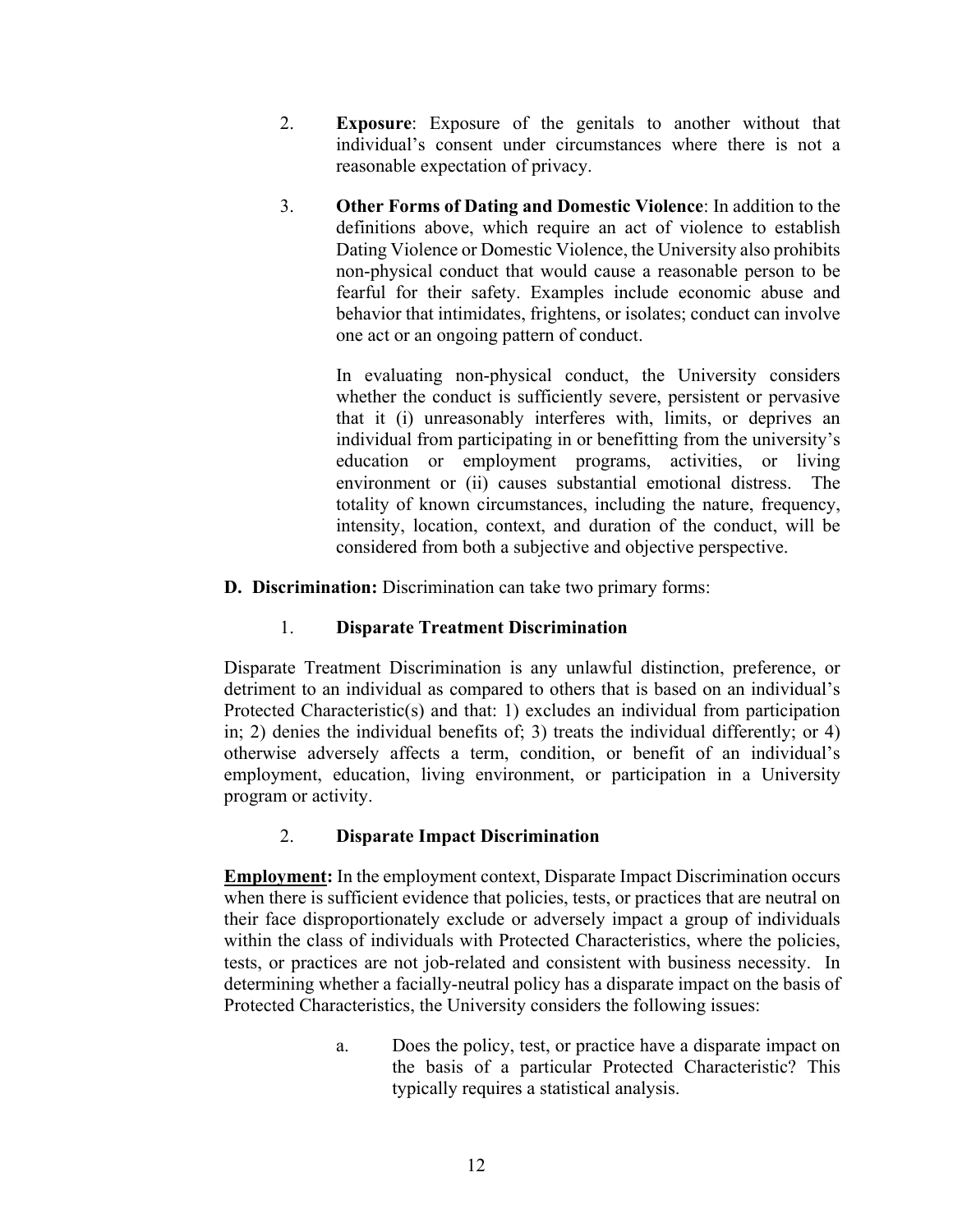- b. Is the policy, test, or practice job-related and consistent with business necessity?
- c. If job-related and consistent with business necessity, is there a less discriminatory alternative available?

**Student/Educational Program or Activity**: In the student or educational context, Disparate Impact Discrimination occurs when there is sufficient evidence that facially-neutral policies, tests, or practices, although not adopted with the intent to discriminate, nonetheless have an unjustified effect of disproportionately excluding or adversely impacting Students or Third Parties on the basis of Protected Characteristics. In determining whether a facially-neutral policy has a disparate impact on the basis of Protected Characteristics, the University engages in the following three-part inquiry:

- a. Has the policy, test, or practice resulted in an adverse impact on Students or Third Parties of a particular Protected Characteristic?
- b. Is the policy, test, or practice necessary to meet an important educational goal?
- c. If necessary to meet an important educational goal, are there comparably effective alternative policies, tests, or practices available that would meet the stated educational goal with less of a burden or adverse impact on the disproportionately affected Protected Characteristic, or is the proffered justification a pretext for discrimination?
- In addition to the above, discrimination includes failing to provide reasonable accommodations, consistent with state and federal law, to a qualified individual with a disability or to accommodate the religious beliefs of students, staff, and faculty.

Examples of potential Discrimination under this Policy include but are not limited to those that result in the interference with, limitation of, or denial of access to:

- An employee's, or applicant for employment's, access to employment or terms, conditions, and/or benefits of employment (e.g., hiring, advancement, assignment).
- A student's, or admission applicant's, ability to participate in, access, or benefit from educational programs, services, or activities (e.g., admission, academic standing, grades, assignment, campus housing; athletics).
- An authorized volunteer's ability to participate in a volunteer activity.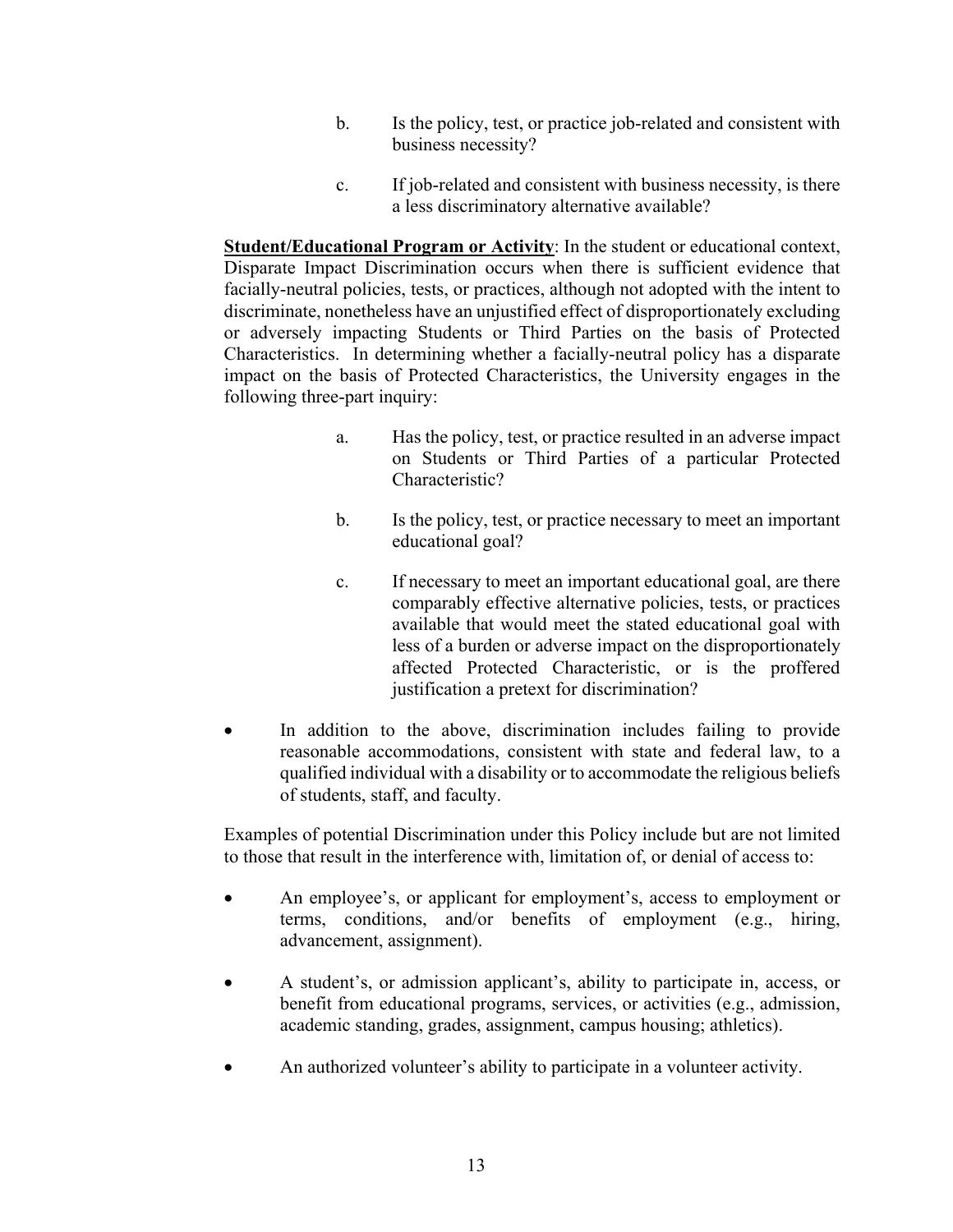- A guest's or visitor's ability to participate in, access, or benefit from the University's programs or activities.
- **C. Hostile Environment Harassment:** Harassment occurs when verbal, physical, written, electronic, or other conduct based on an individual's Protected Characteristics<sup>10</sup> is sufficiently severe, persistent, or pervasive that it unreasonably interferes with, limits, or denies that individual's ability to participate in or benefit from the University's educational program or activity, employment access, benefits, or opportunities, or other University programs and activities (*e.g.,* campus housing, official University list-servs, Universitysponsored platforms), when viewed from both a subjective and objective perspective.

In evaluating whether a hostile environment exists, the University will evaluate the totality of known circumstances, including, but not limited to: the nature, frequency, intensity, location, context, and duration of the conduct; whether the conduct was physically threatening; the effect of the conduct on the Reporting Party's mental or emotional state; whether the conduct was directed at more than one individual; whether the conduct arose in the context of other discriminatory conduct; whether the conduct unreasonably interfered with the Reporting Party's educational or work performance and/or University's programs or activities; whether the conduct implicates academic freedom or protected speech; and other relevant factors that may arise from consideration of the reported facts and circumstances. Hostile Environment Harassment does not need to be directed at a specific person to be a violation of this Policy.

Examples of conduct that may constitute Hostile Environment Harassment based on a Protected Characteristic include but are not limited to:

- Ridicule, abuse, insults, or derogatory comments that are directly or indirectly based on a Protected Characteristic.
- Offensive remarks about an individual's looks, clothing, hair, or body parts, that relate to a Protected Characteristic.
- Offensive comments about an individual's racial, ethnic, religious, or other Protected Characteristics.
- Disparaging or offensive remarks about an individual's gender, gender identity, gender expression, or sexual orientation, whether or not sexual in nature.
- Disparaging or offensive comments about an individual's religious beliefs or affiliations, or lack of religious beliefs or affiliations.

<sup>&</sup>lt;sup>10</sup> Please note that this definition does not apply to Title IX Sexual Harassment, which has a different definition under the new Title IX regulations that is separately included in this Policy.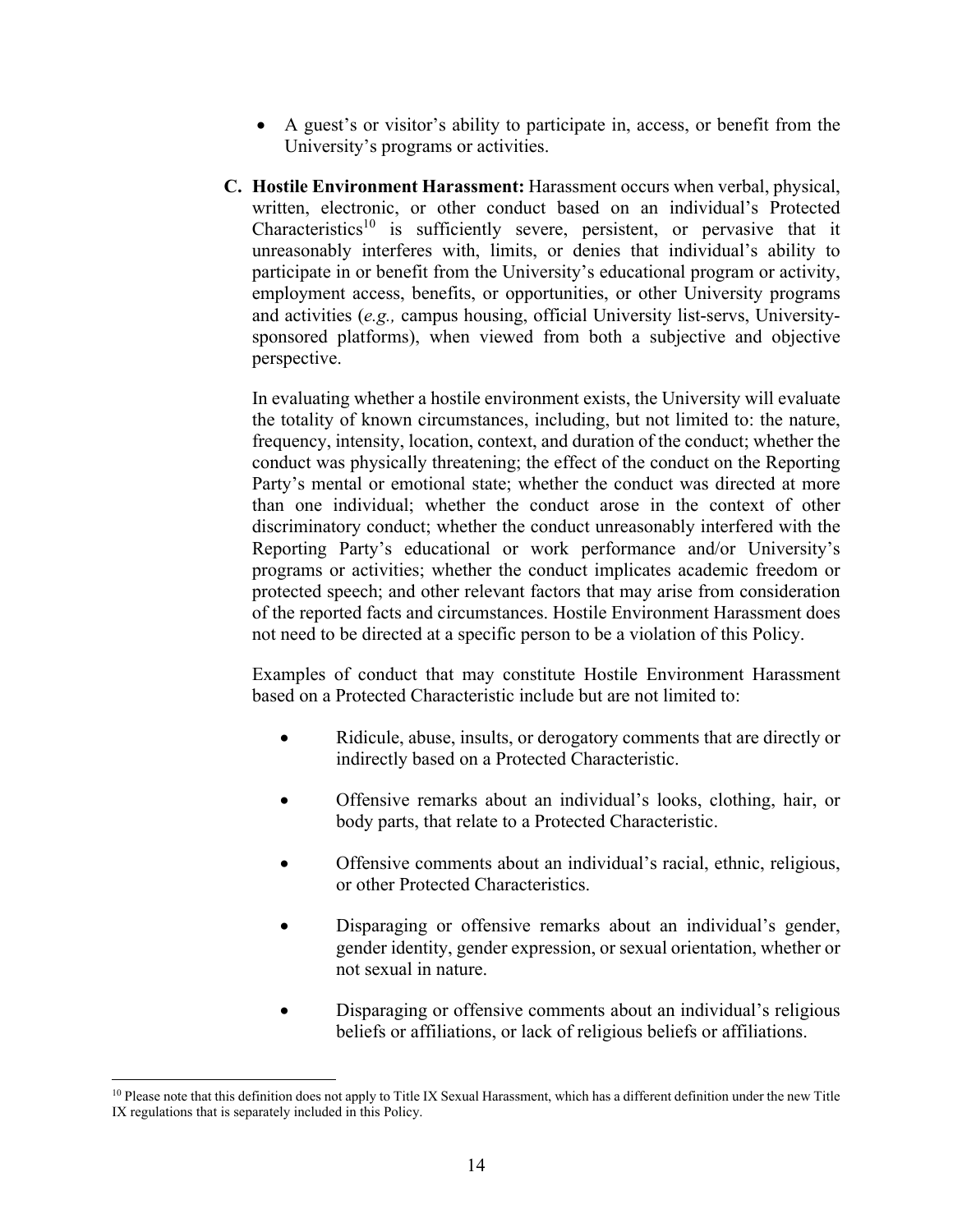- Expressing negative stereotypes about an individual based on Protected Characteristics (*e.g.,* gender, country of birth, ancestry, citizenship, race), including acts of cultural appropriation.
- Disparaging, intimidating, or offensive references to an individual's disability, record of disability, or perceived disability.
- Disparaging or offensive racial or ethnic remarks, including racial or ethnic slurs, jokes, or epithets.
- A course of conduct of pursuing, following, waiting, or showing up uninvited at or near places frequented by the Reporting Party.
- Unwelcome touching and physical conduct.
- Inappropriate displays of sexually explicit objects, pictures, cartoons, posters, computer screen savers, websites, movies, drawings, or sexual gestures.

This Policy is written and interpreted broadly to include unwelcome conduct that occurs online or through other technology or electronic forms of communication (*e.g.,* email, instant messages, direct messages, iMessages, text messages, blogs, pictures, videos, postings on social media), provided that it occurs within the scope and jurisdiction articulated in this Policy. For example, online conduct occurring completely outside of the University's education program or activity may only be addressed where the University otherwise regulates the conduct, the conduct has or could have a continuing impact within the University's education program or activity, or the conduct may have the effect of posing a serious threat to the University community.

- **D.** *Quid Pro Quo* **Harassment**: *Quid pro quo* harassment occurs when submission to or rejection of unwelcome conduct is used, explicitly or implicitly, as the basis for decisions affecting an individual's education (*e.g.*, admission, academic standing, grades, assignment); employment (*e.g.,* hiring, advancement, assignment); or participation in a University program or activity  $(e.g.,$  campus housing).<sup>11</sup>
- **E. Nonconsensual Viewing, Recording, and Dissemination**: This type of conduct involves one or more of the following behaviors committed for any purpose, including sexual arousal or gratification, financial gain, or other personal benefit:

<sup>&</sup>lt;sup>11</sup> Please note that this definition does not apply to Title IX Sexual Harassment, which has a different definition under the final Title IX regulations and is defined separately in this Policy.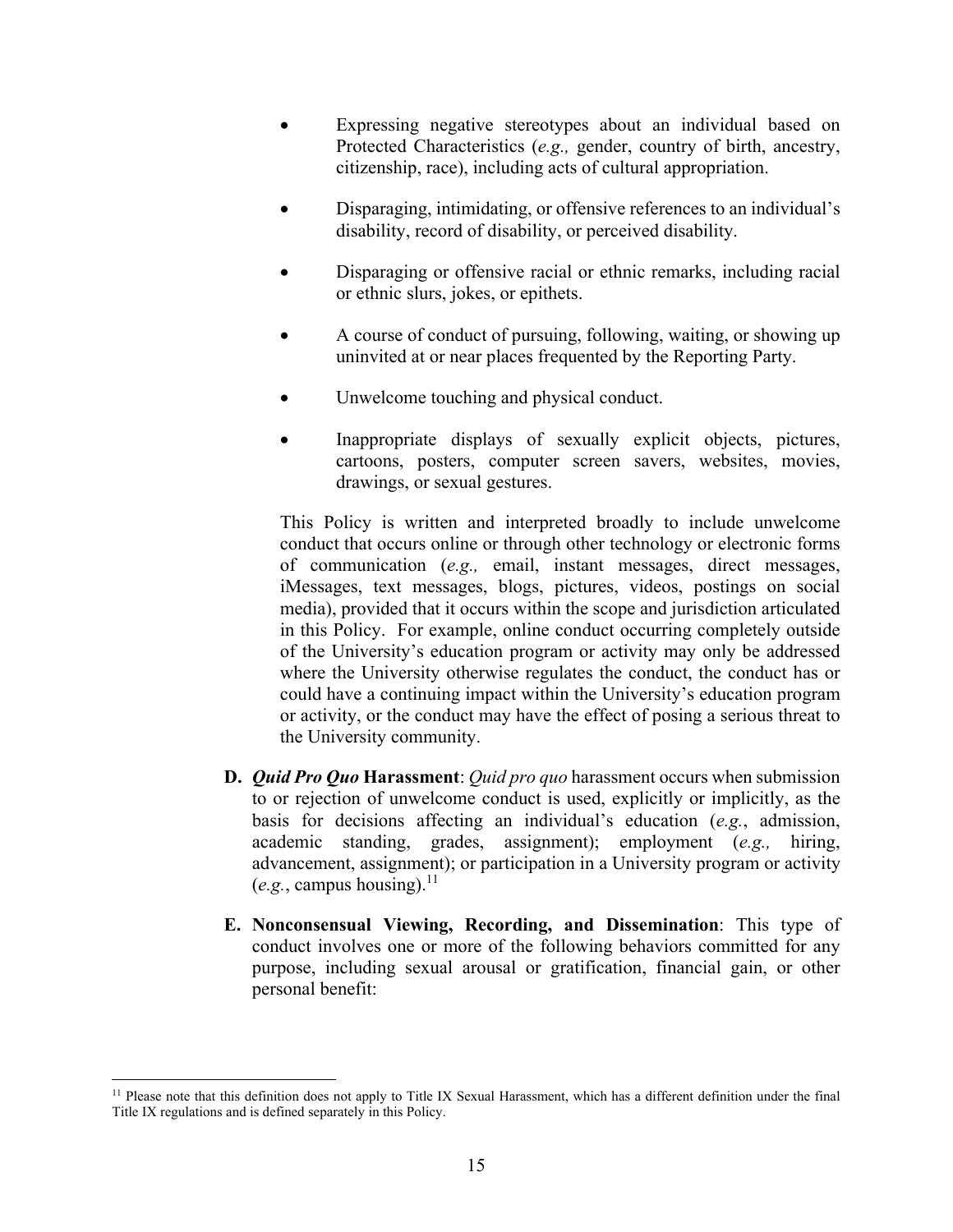- i. Observing or recording by any means the nudity or sexual activity of another without the knowledge and consent of all individuals involved;
- ii. Allowing another to observe or record the nudity or sexual activity of another without that person's knowledge and consent;
- iii. Sharing images or recordings of the nudity or sexual activity of another without that person's knowledge and consent.
- **F. Retaliation:** Retaliation means any adverse action, intimidation, threat, coercion, or discrimination against an individual taken for the purpose of interfering with any right or privilege secured by this Policy or federal, state, or local laws or ordinances, and their implementing regulations (*e.g.,* protesting, making a report), or because the individual has made a report or Formal Complaint of Prohibited Conduct, testified, assisted, or participated or refused to participate in any manner in any investigation, proceeding or hearing under this policy. Retaliation includes such conduct through associates or agents of a Reporting Party, Respondent, or participant in any investigation or proceeding related to this Policy.
- **G. Complicity**: Complicity is any act that knowingly aids, facilitates, promotes, or encourages the commission of Prohibited Conduct by another person.
- **H. Violation of a University Directive**: Any individual may be found in violation for failure to comply with a University directive regarding a restrictive supportive measure (e.g., violating the terms of an Avoidance of Contact Directive).

#### **XI. CONSENT AND INCAPACITATION**

**A. Consent**: Consent must be affirmative. "Affirmative Consent" means affirmative, conscious, and voluntary agreement to engage in sexual activity. It is positive cooperation in act and attitude made with knowledge and agreement to the nature of the act.

Consent cannot be obtained through physical force, threats, or coercion, or by taking advantage of another person's incapacitation. Coercion is conduct, including intimidation or express/implied threats of immediate or future physical, emotional, financial, or reputational harm to the Reporting Party or another, which would place a reasonable person in fear they will be injured or harmed if they do not submit.

It is the responsibility of each individual involved to ensure they have the Affirmative Consent of the other(s) to engage in *each act* of sexual activity.

#### *Additional Guidance about Affirmative Consent:*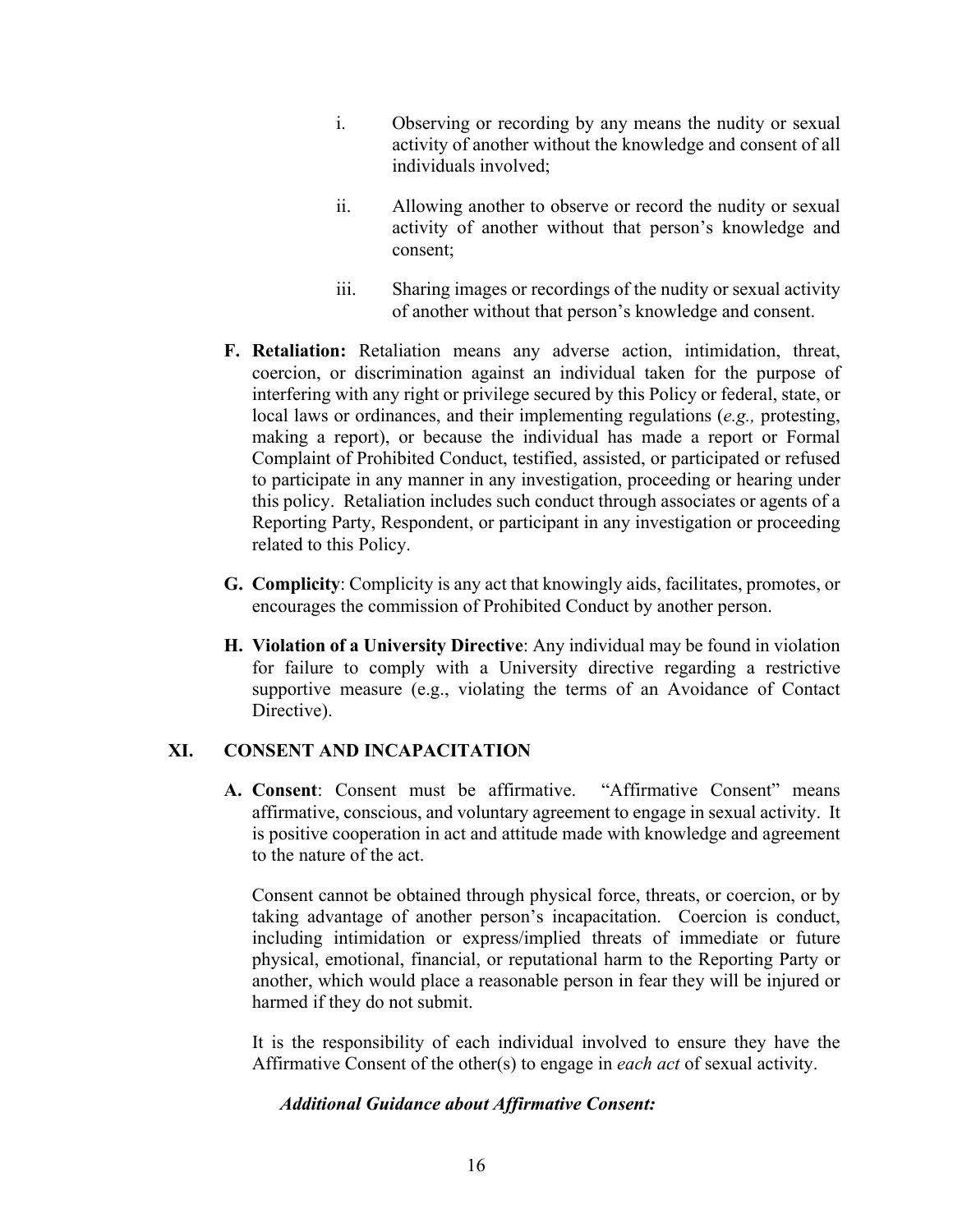- Consent can be given by clear words or actions, as long as those words or actions create clear permission regarding willingness to engage in the sexual activity.
- Affirmative consent must be ongoing throughout the sexual activity and can be revoked at any time. Sexual contact must cease immediately once consent is withdrawn and clearly communicated.
- Consent cannot be inferred from silence, passivity, or lack of verbal or physical resistance. Relying on nonverbal communication alone may result in a violation of this Policy.
- Consent cannot be inferred from an existing or previous dating relationship. The existence of a prior or current relationship does not, in itself, constitute consent; even in the context of a relationship, there must be real-time and mutual consent to sexual activity.
- There must be mutual consent to engage in the sexual activity each time it occurs.
- Consent to one form of sexual activity does not imply or constitute consent to another form of sexual activity.
- Consent to engage in sexual activity at one time is not consent to engage in the same or different sexual activity at a different time.
- Consent to engage in sexual activity with one individual is not consent to engage in sexual activity with another.
- **B. Incapacitation**: Affirmative Consent cannot be obtained by taking advantage of another individual's incapacitation. Incapacitation is the inability, temporarily or permanently, to give consent because the individual is mentally and/or physically helpless, either voluntarily or involuntarily, or the individual is unconscious, asleep, or otherwise unaware that the sexual activity is occurring. An individual who is incapacitated is not capable of giving valid, affirmative consent.

Incapacitation means an individual cannot understand the fact, nature, or extent of the sexual activity. An incapacitated individual lacks the physical and mental capacity to make informed, reasonable judgments about whether or not to engage in sexual activity. An individual who is incapacitated may not be able to understand where they are, whom they are with, how they got there, or what is happening.

Further, an individual may be incapacitated as a result of consumption of alcohol, medication, or drugs. When alcohol, medication, or other drugs are involved, incapacitation is a state of intoxication or impairment that is so severe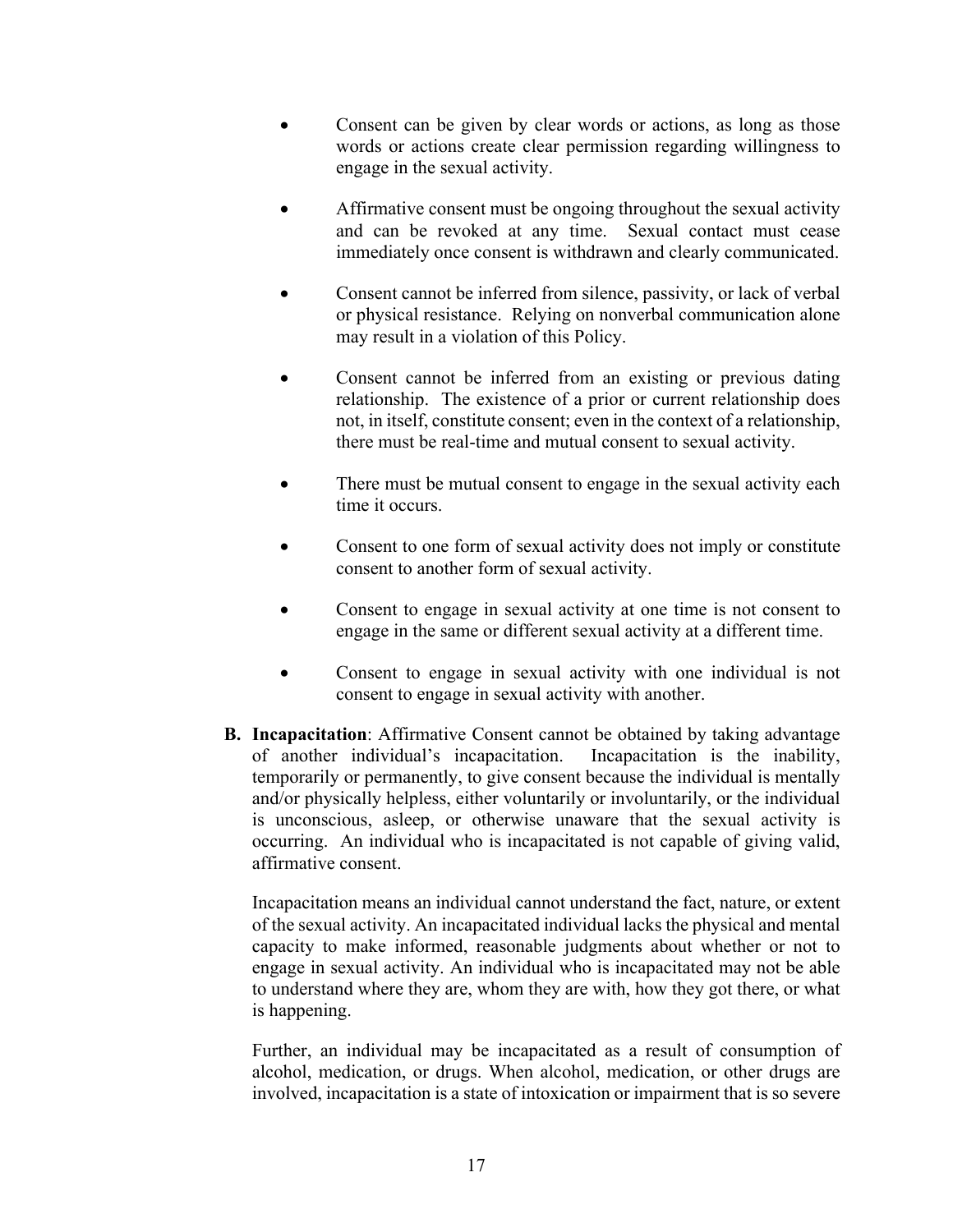that it interferes with an individual's capacity to make informed and knowing decisions. Impairment must be significant enough to render an individual unable to understand the fact, nature, or extent of the sexual activity.

Alcohol and other drugs impact each individual differently, and determining whether an individual is incapacitated requires an individualized determination. The University does not expect students, faculty, or staff to be medical experts in assessing incapacitation. Individuals should look for common and obvious warning signs that show that an individual may be incapacitated or approaching incapacitation. An individual's level of intoxication is not always demonstrated by objective signs; however, some signs that an individual may be incapacitated include clumsiness, difficulty walking, poor judgment, difficulty concentrating, slurred speech, vomiting, combativeness, or emotional volatility.

Another effect of excessive alcohol consumption can be memory impairment or an inability to recall entire or partial events (sometimes referred to as "blackout" or "brown-out"). An individual may experience this symptom while appearing to be functioning "normally," including communicating through actions or words that can reasonably and objectively be interpreted as communicating consent to engage in sexual activity. Total or partial loss of memory, alone, may not be sufficient, without additional evidence, to prove that an individual was incapacitated under this Policy. Whether sexual activity under these circumstances constitutes Prohibited Conduct depends on the presence or absence of the outwardly observable factors indicating that an individual is incapacitated, as described above.

An individual's level of intoxication may change over a period of time based on a variety of individual factors, including the amount of substance intake, speed of intake, body mass, height, weight, tolerance, quantity and pattern of food and sleep, drinking pattern, and metabolism. It is critical, therefore, that any individual engaging in sexual activity is aware of both their own and the other individual's level of intoxication and capacity to give consent.

#### *In evaluating Affirmative Consent in cases involving incapacitation, the University considers the totality of available information in determining two issues:*

- i. Did the Respondent know the Reporting Party was incapacitated?; or, if not,
- ii. Would a sober, reasonable individual in a similar set of circumstances as the Respondent have known that the Reporting Party was incapacitated?

If either question is answered positively, Affirmative Consent was absent, and the conduct is likely a violation of this Policy.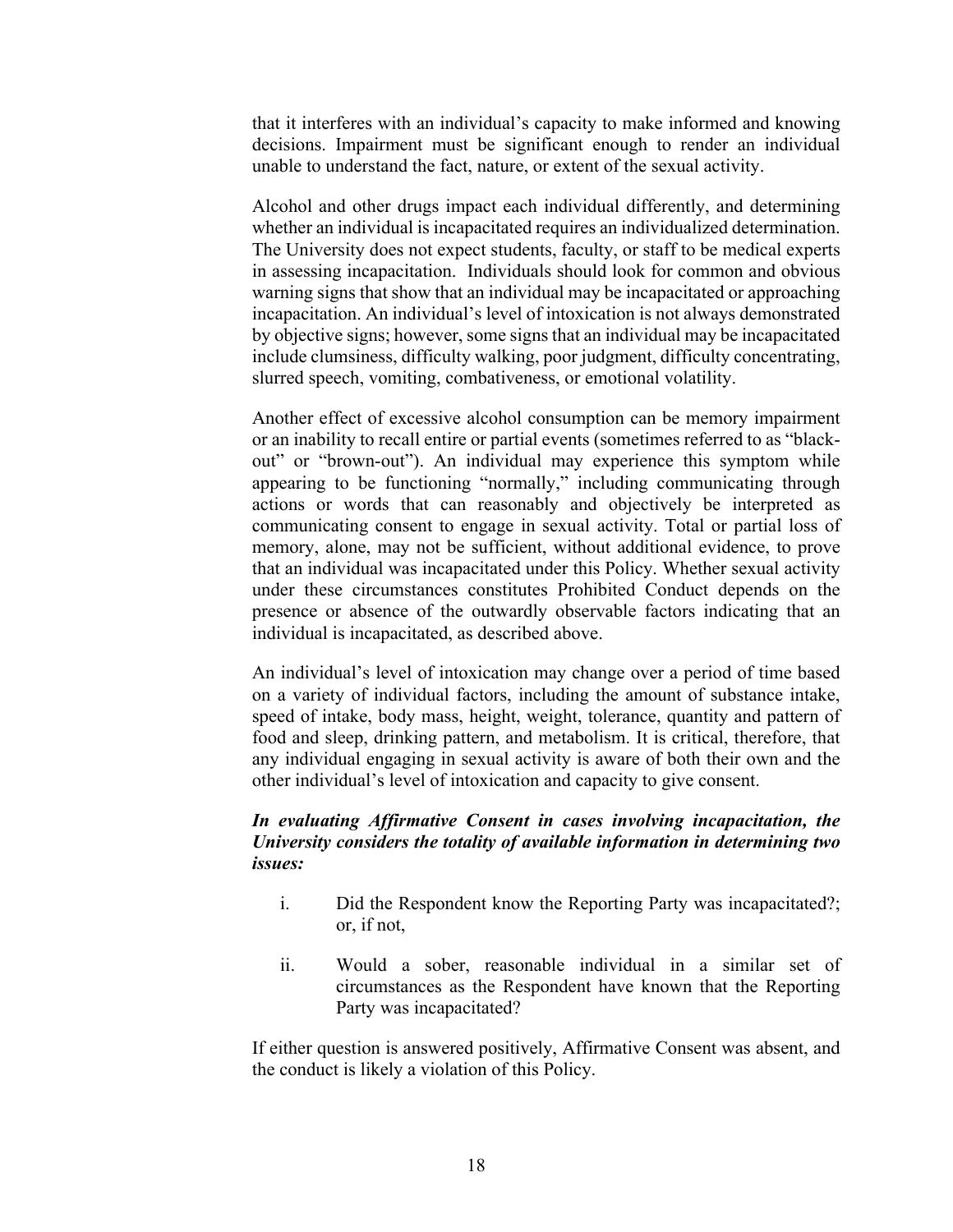**C. Reasonable Belief in Affirmative Consent**: A Respondent may indicate that they had a reasonable belief in affirmative consent as a defense to sexual assault. In evaluating whether a Respondent's belief was plausible and reasonable, the University will consider the totality of circumstances, including information known to the Respondent, as well as information that should reasonably have been known to the Respondent. The University will evaluate whether the communication (through clear words and/or actions) between the parties would be interpreted by a reasonable person (under similar circumstances and with similar identities) as a willingness to engage in a particular sexual act.

Belief in Affirmative Consent is not reasonable if it arose from a Respondent's voluntary intoxication or recklessness, and such intoxication is not an excuse for engaging in Prohibited Conduct. Further, such belief is not reasonable if reasonable steps are not taken to determine Affirmative Consent**.** 

#### **XII. PRIVACY AND CONFIDENTIALITY**

The University is committed to protecting the privacy of all individuals involved in the reporting, investigation, and resolution of a report of Prohibited Conduct under this Policy. All employees who are involved in the University's response to reports of Prohibited Conduct receive specific training and guidance about safeguarding private information in accordance with state and federal law.

It is important to understand that privacy and confidentiality have distinct meanings under this Policy.

**Privacy** refers to the discretion that will be exercised by the University in the course of any investigation or disciplinary processes under this Policy. Information related to a report of Prohibited Conduct will be handled discreetly and shared with a limited group of University officials who need to know in order to assist in the assessment, investigation or resolution of the report and related issues. Taking into consideration the wishes of the Reporting Party, the University will make reasonable efforts to address and/or investigate reports of Prohibited Conduct under this Policy. If the report proceeds to an investigation, information may be disclosed to participants as necessary to facilitate the thoroughness and integrity of the investigation. In all such proceedings, the University will maintain the privacy of the parties to the extent reasonably possible.

**Confidentiality** refers to the level of protection that must be applied to statutory protections provided to individuals who disclose information in legally-protected or privileged relationships, including, for example, relationships with professional mental health counselors (including therapists and psychotherapists), sexual assault counselors, domestic violence counselors, medical professionals, attorneys, ordained clergy, and any individual acting in a professional capacity for which confidentiality is mandated by law (i.e., Confidential Resources). Individuals who provide administrative assistance or support in the provision of direct services by Confidential Resources are also considered confidential under this Policy. These Confidential Resources must maintain the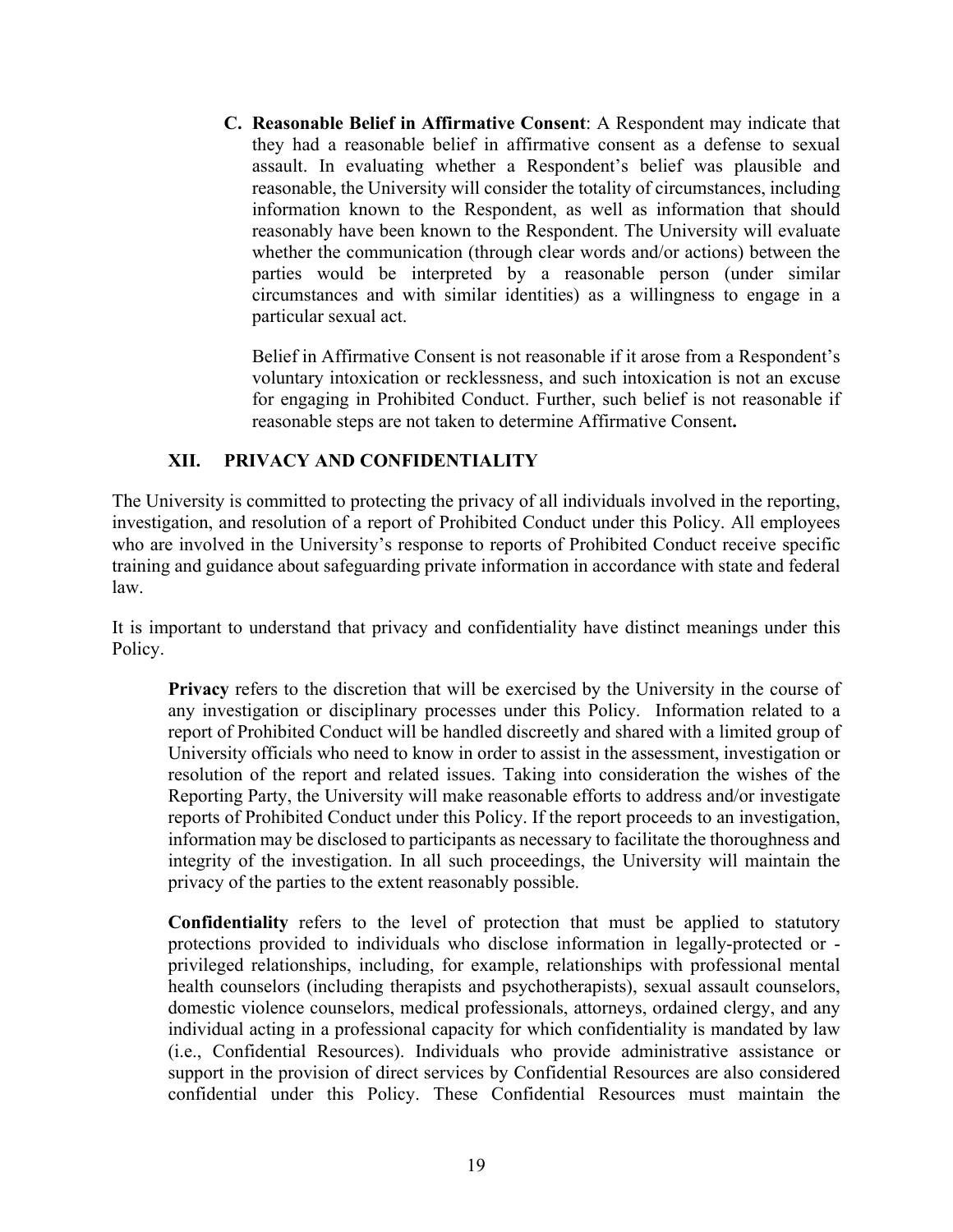confidentiality of communications disclosed within the scope of their provision of professional services. Information shared by an individual with a Confidential Resource, on campus or in the community, intended as a confidential communication, cannot be revealed to any other individual without the express permission of the individual seeking the services, unless there is an imminent threat of harm to self or others, or the conduct involves suspected abuse of a minor.

When a report involves suspected abuse of a minor under the age of 18, these Confidential Resources are required by state law to notify child protective services and/or local law enforcement. Similarly, California law requires medical providers to notify law enforcement when providing care to an individual with an injury suspected to be caused by assaultive or abusive conduct.

Similarly, medical and counseling records cannot be released without the individual's written permission or unless permitted or required consistent with ethical or legal obligations. Individuals who wish to seek confidential assistance may do so by speaking with a Confidential Resource.

**Release of Information by the University:** Pursuant to the Clery Act, the University must disclose statistics about Clery Act crimes in its daily crime log and Annual Security Report and provide those statistics to the U.S. Department of Education. If a report of Sexual Assault, Dating Violence, Domestic Violence or Stalking discloses a serious or continuing threat to the campus community, the University will issue a timely notification to the community to protect the health and safety of the community as required by the Clery Act. In all of these instances, the information is reported in a manner that does not include personally identifying information about persons involved in an incident, unless identification of a Respondent is required by the Timely Warning. In addition, Confidential Resources may submit anonymous statistical information for Clery Act purposes, unless they believe it would be harmful to their client, patient, or student.

The University will not release the name of the Reporting Party, the Respondent, or witnesses to the general public, except as otherwise permitted or required by law. The University will also maintain the confidentiality of any supportive measures provided to a Reporting Party, to the extent that maintaining such confidentiality would not impair the University's ability to provide the supportive measures. The University may also share non-personally identifying information about reports received in aggregate form, including data about outcomes and sanctions. All University proceedings are conducted in compliance with the requirements of the Family Educational Rights and Privacy Act (FERPA), the Clery Act (as amended by VAWA), Title IX, state and local law, and University policy.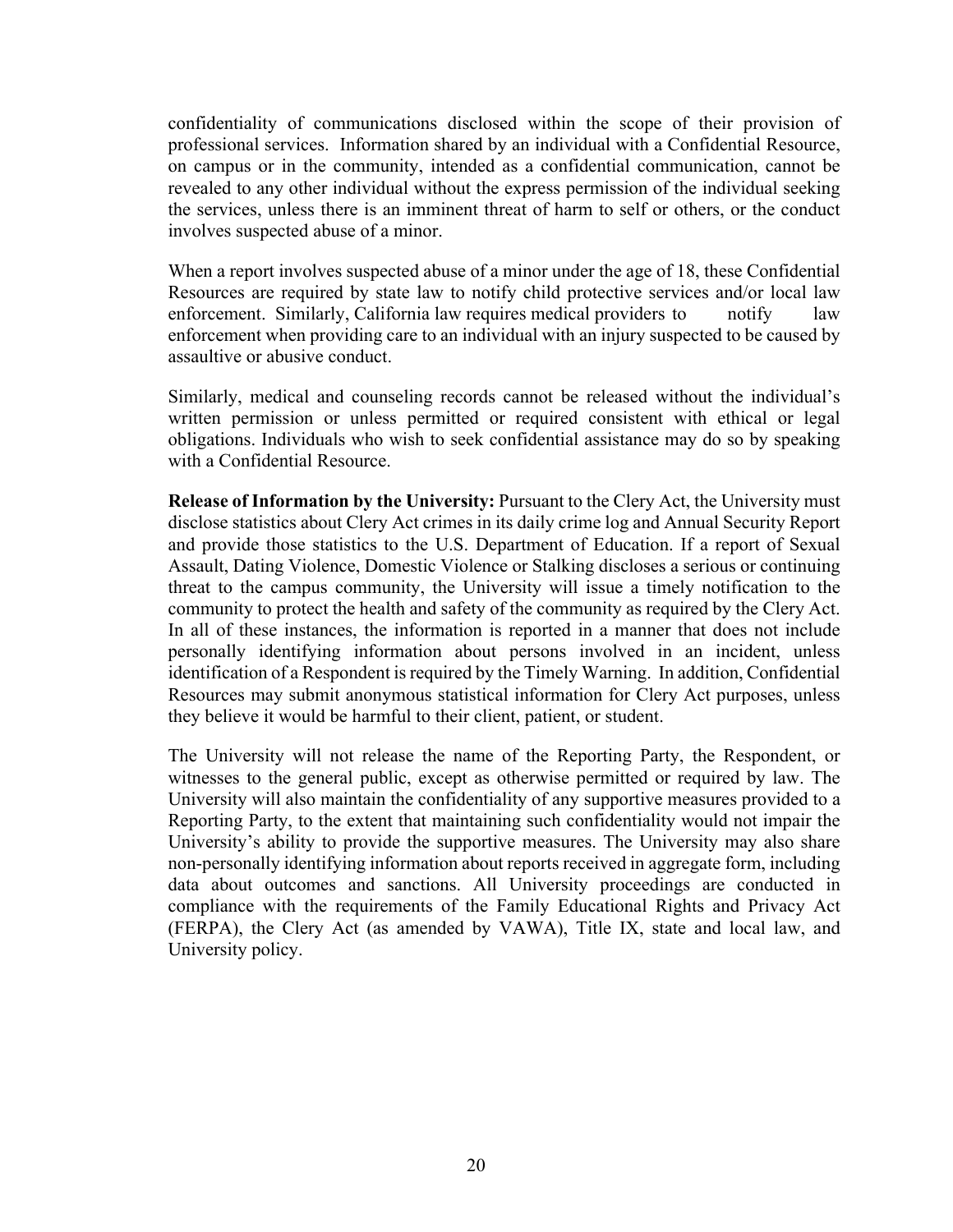#### **XIII. REPORTING RESPONSIBILITIES OF UNIVERSITY EMPLOYEES (STAFF AND FACULTY)**

#### **A. Designated Employees**

Designated University employees are required to immediately<sup>12</sup> report Prohibited Conduct to the EEO-TIX Office to ensure that the University has a comprehensive process for centralized reporting and responding appropriately to notice of sex discrimination, including sexual and gender-based harassment and violence. These employees are referred to as Designated Employees.13 Employees with reporting responsibilities include the following roles, or individuals with substantially similar positions or job duties:

- Title IX Coordinator, EEO-Deputy Title IX Coordinators, and all members of the EEO-TIX Office, the Office of Professionalism and Ethics, and the Office of Culture, Ethics, and Compliance;
- Provost, faculty, including associate faculty, teachers, instructors, and lecturers;
- academic advisors, faculty advisors to registered student organizations or academic teams or activities, and Faculty in Residence;
- staff, including Human Resources staff and employees within the Division of Student Affairs, such as USC Housing Services staff, Assistant Directors (ADs), Residential College/Community Coordinators (RCCs), and Graduate Residential College/Community Coordinators (GRCCs), and Student Judicial and Community Standards (SJACS);
- Department of Public Safety employees;
- Athletics Department staff, including the Athletics Director and coaches,
- internship/externship directors or coordinators,
- study abroad program directors or coordinators, and
- research assistants, laboratory directors, coordinators, or principal investigators.

In addition, students who exercise leadership roles or perform designated functions for the University have the same reporting responsibilities as Designated Employees, when acting within their role. Students with reporting responsibilities include resident assistants; virtual peer mentors; teaching assistants; graduate assistants/student instructors; designated student leaders, such as Trojan Marching Band squad leaders and section leaders and Student Athletic Academic Services (SAAS) tutors; leaders of registered student organizations; and student employees who supervise other students.

<sup>&</sup>lt;sup>12</sup> Immediately means as soon as possible but preferably within 24-48 hours.<br><sup>13</sup> Under California Education Code § 66281.8(a)(2)(B), a Responsible Employee is an employee who has the authority to take action to redress sexual harassment or provide supportive measures to students, or who has the duty to report sexual harassment to an appropriate school official who has that authority. USC uses Designated Employee to mean the same as Responsible Employee.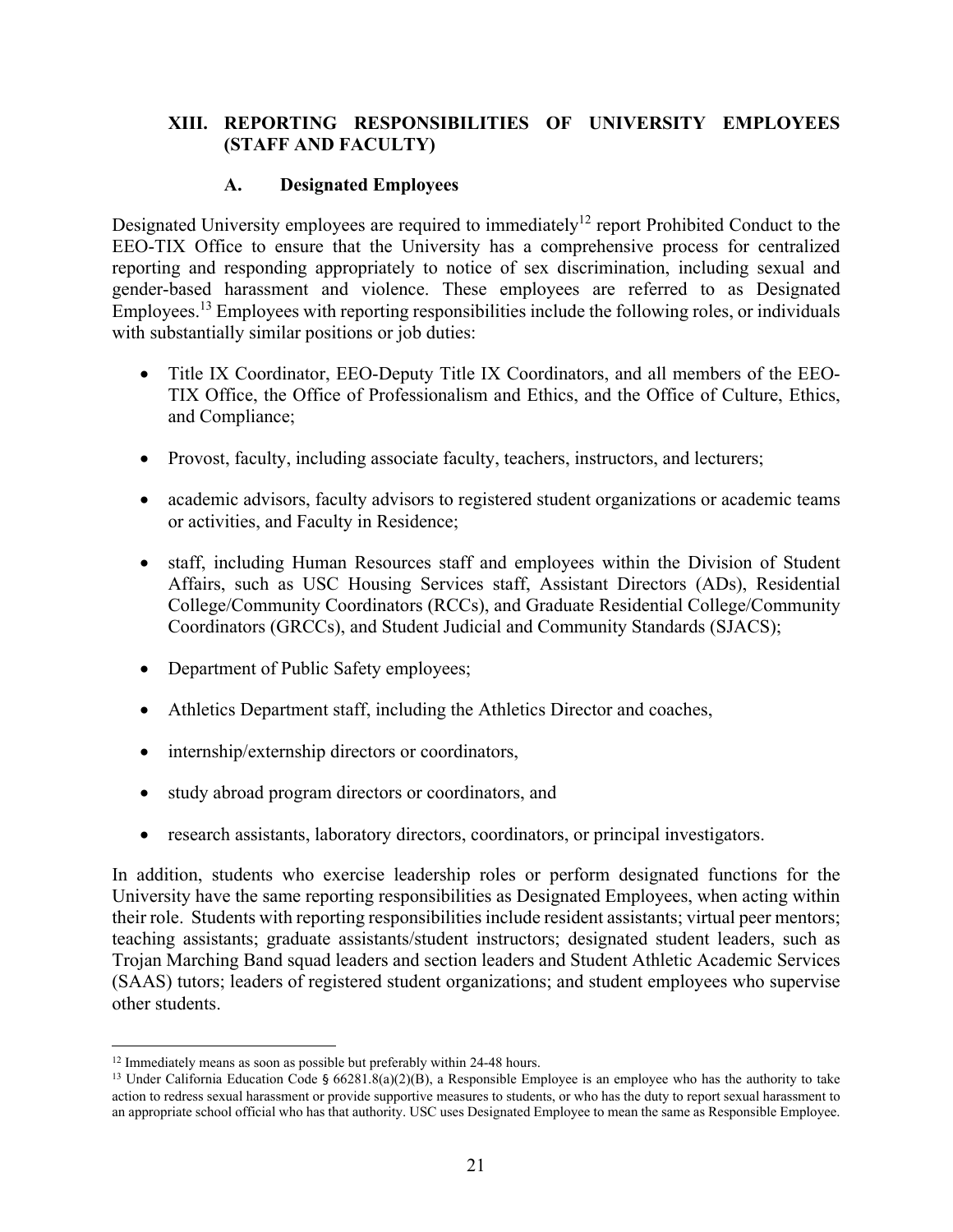The duty of Designated Employees is to immediately share all known information about Prohibited Conduct with the EEO-TIX Office, regardless of how the information is learned—whether from a direct report from a Reporting Party, from social media, or from a concerned third party (i.e., Reporter). The failure by a Designated Employee to make a timely report of Prohibited Conduct may subject the employee to discipline, up to and including termination and notation in their personnel file. Questions regarding reporting responsibilities should be directed to the VP for EEO-TIX and Title IX Coordinator at eeotix@usc.edu or (213) 740-5086.

In addition, all University supervisors are required to promptly inform the EEO-TIX Office after completing an employee's performance evaluation, if the evaluation reveals that: 1) an oral or written report or complaint of sex discrimination was provided to the supervisor at any time prior to the performance evaluation, or 2) information arises during the performance evaluation that suggests possible sex discrimination by the employee. Further, the supervisor must document this information in the employee's personnel file. The failure to take the foregoing actions may subject the supervisor to discipline, up to and including termination, or other personnel action.

## **B. Confidential Resources**

As described above, University employees who serve as Confidential Resources are prohibited from sharing information unless required or permitted to do so by law or ethical obligations. Information shared with Confidential Resources when they are acting in the scope of their profession, will not be disclosed to the EEO-TIX Office or any other University official, without the express written permission of the individual seeking services or as otherwise provided by law.

Confidential Resources include, but are not limited to: professional mental health counselors (including therapists, psychotherapists), sexual assault counselors, domestic violence counselors, medical professionals, attorneys,  $^{14}$  ordained clergy, and any an individual acting in a professional capacity for which confidentiality is mandated by law. Confidential Resources at the University include USC Student Health personnel, including Counseling and Mental Health (CMH) and Relationship and Sexual Violence Prevention Services (RSVP); the Ombuds; team/sports psychologists; and Center for Work and Family Life (CWFL). Individuals who provide administrative assistance or support in the provision of direct services are also considered confidential under this Policy.

Confidential Resources will inform each student or employee who provides the individual with information regarding Prohibited Conduct, including sexual and gender-based harassment, of their ability to report to a Designated Employee and direct the student to those specific reporting resources, such as the EEO-TIX Office.

# **C. Campus Security Authorities**

Some employees, because of their role on campus, also have reporting responsibilities under the Clery Act. Employees who are considered Campus Security Authorities (CSAs) have a duty to report Sexual Assault, Dating Violence, Domestic Violence, Stalking, and other Clery Act-defined crimes. This reporting helps to provide the community with a clear picture of the extent and nature

<sup>&</sup>lt;sup>14</sup> Attorneys within the Office of General Counsel are only considered Confidential Resources when information is received by a University employee in the context of seeking legal advice.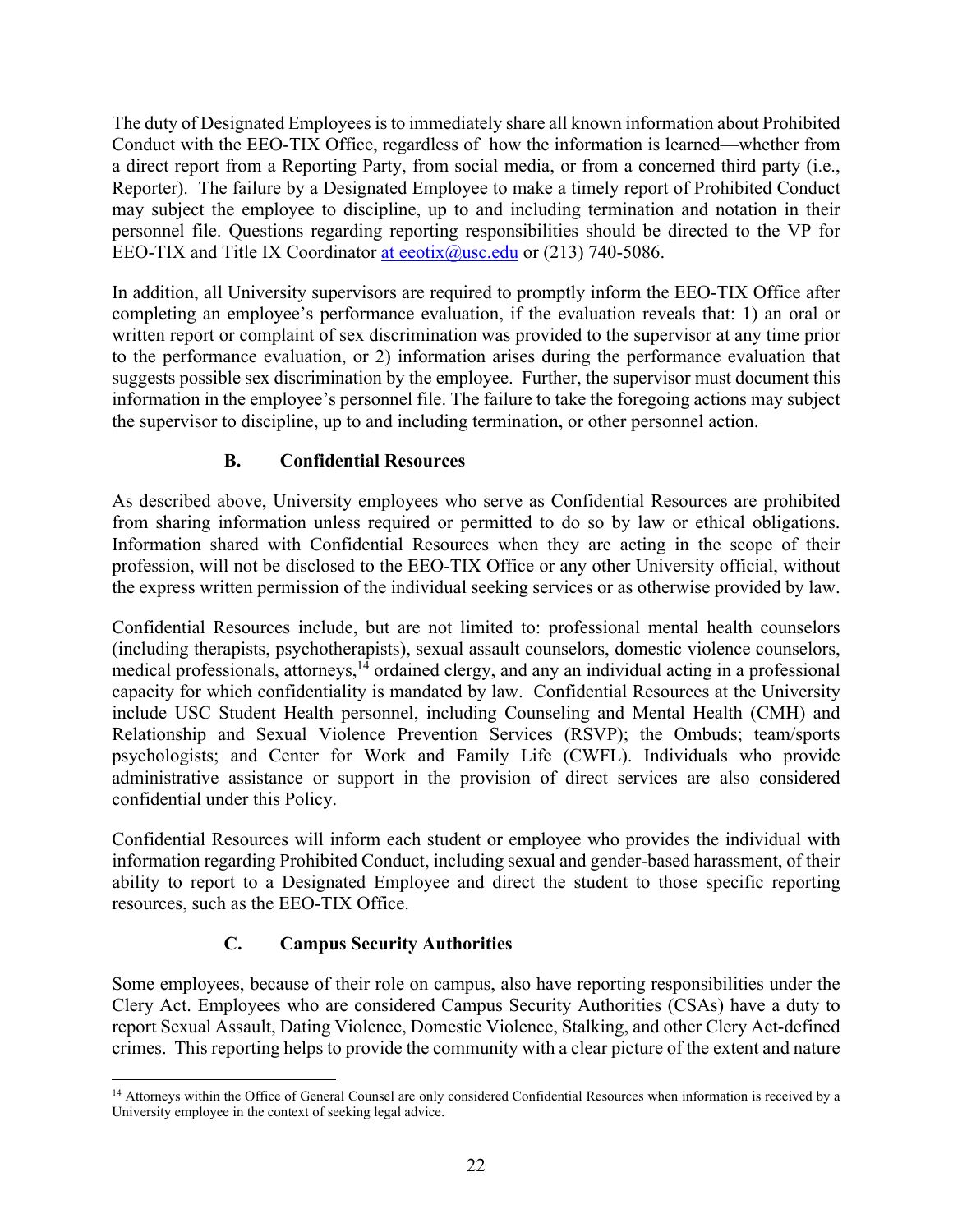of campus crime in order to ensure greater community safety and enable campus community members to make important decisions about their own safety. CSAs include Department of Public Safety personnel, external security staff (*e.g.*, CSC personnel (Yellow Jackets) and Staff Pro personnel), Student Affairs Council members, Student Judicial Affairs and Community Standards staff, VP for EEO-TIX/Title IX Coordinator and EEO-TIX staff, Clery Coordinator and staff, resident assistants, residence coordinators, assistant directors, faculty in residence, Athletic department coaches, trainers and directors, Directors and Assistant Directors, and Deans and Assistant Deans, as well as other officials with significant responsibility for student and campus activities.

#### **D. Mandated Reporters**

The University complies with California state law requirements under the Child Abuse and Neglect Reporting Act (CANRA) and the Welfare and Institutions Code. Designated University employees are required to report known or suspected abuse, molestation or neglect relating to children, elders or dependent adults to the Department of Children and Family Services Child Protection Hotline at (800) 540-4000 or local law enforcement, as well as to USC's Department of Public Safety (DPS). For more information, please visit https://policy.usc.edu/mandated-reporters/.

## **E. Other Reporting Responsibilities**

For other responsibilities, see Reporting Wrongdoing at https://policy.usc.edu/reportingwrongdoing/.

## **XIV. Resources**

The University encourages anyone who has experienced Prohibited Conduct to reach out to available resources. The University recognizes that a Reporting Party may have different needs at different times. A Reporting Party does not need to know whether they wish to request any particular course of action or how to label what happened in order to make a report. Individuals who are uncertain about what they wish to do in response to an incident of Prohibited Conduct, including how or whether to report the conduct, may contact and consult a Confidential Resource to address questions and concerns in a confidential setting. Individuals with questions or concerns about the University's processes may also contact the EEO-TIX Office directly to learn more about available resources and options.

The following section outlines Emergency, Confidential, and Private Resources:

## **A. Emergency Resources**

All individuals who experience Prohibited Conduct are encouraged to seek immediate medical treatment and preserve physical evidence, even if they have not decided whether they wish to pursue any campus or law enforcement action. Such action helps to ensure that a Reporting Party receives proper medical care, preserves any available evidence, and supports their opportunity to access a disciplinary or criminal action at a later time. Available resources include: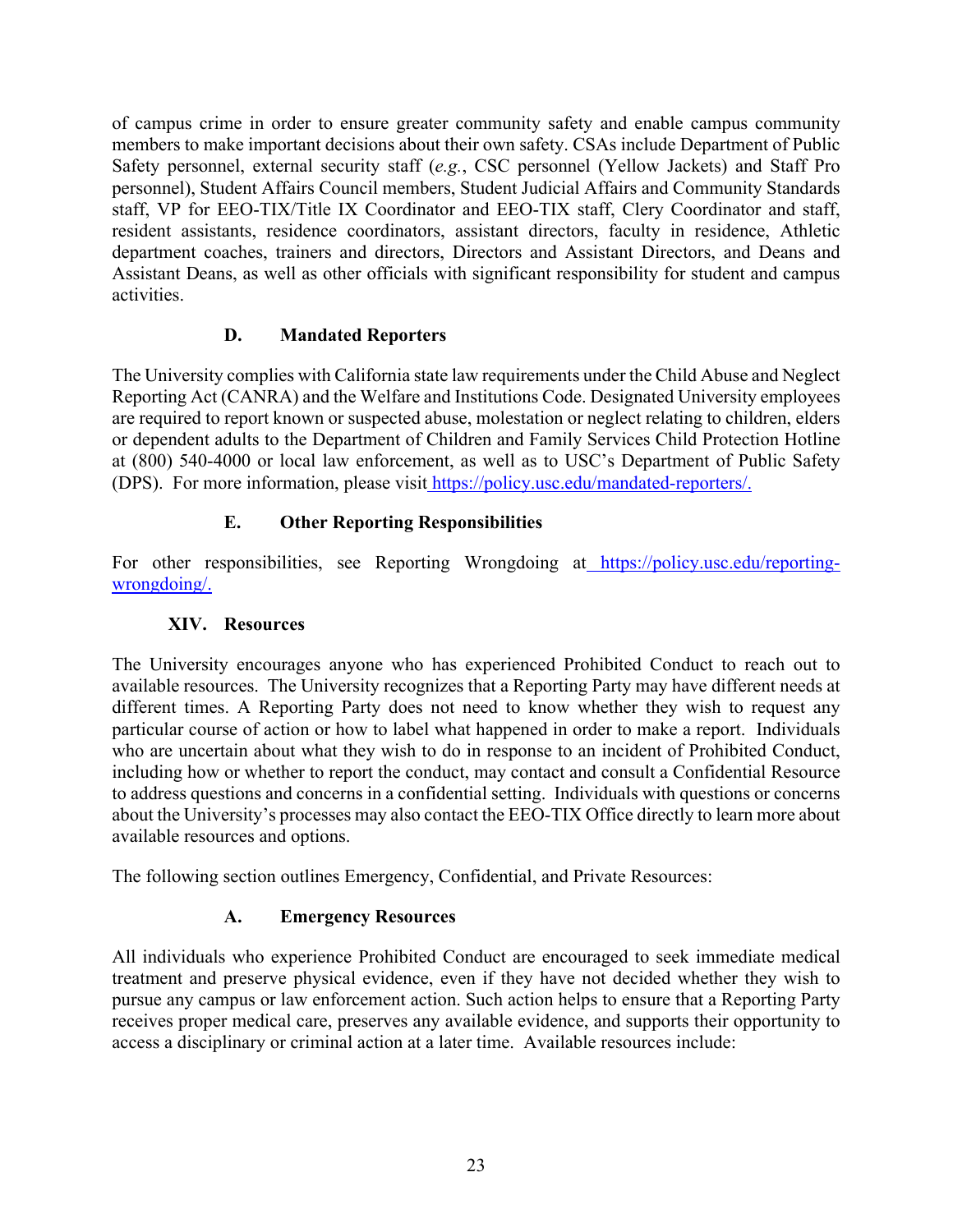- **Los Angeles Police Department** 911 (for emergencies) 1-877-ASK-LAPD (24-hour, non-emergency number)
- **Department of Public Safety**  https://dps.usc.edu/ UPC: (213) 740-4321 HSC: (323) 442-1000

 **Engemann Student Health Center – Confidential** https://studenthealth.usc.edu/ University Park Campus 1031 West 34<sup>th</sup> St. Los Angeles, CA 90089 studenthealth@usc.edu (213) 740-9355 (WELL)

- **Eric Cohen Student Health Center Confidential** https://studenthealth.usc.edu/ Health Sciences Campus 1510 San Pablo St. Suite 104 Los Angeles, CA 90033 studenthealth@usc.edu (213) 740-9355 (WELL)
- **Los Angeles County Medical Center Confidential** http://dhs.lacounty.gov/wps/portal/dhs/lacusc (323) 409-1000
- **Santa Monica Rape Treatment Center Confidential**  Provides free confidential treatment for sexual assault victims, including 24-hour emergency medical care with forensic exam and proper preservation of evidence. https://www.uclahealth.org/santa-monica/rape-treatment (310) 319-4000

## **B. Confidential University Resources**

Confidential Resources on campus and in the community include:

 **Relationship and Sexual Violence Prevention and Services (RSVP)** Provides direct support to Reporting Parties, including crisis appointments, group therapy, discussions of reporting options, and support surrounding academic accommodations. https://studenthealth.usc.edu/sexual-assault/ USC Student Health's Engemann Student Health Center Suite 356 (213) 740-9355 (WELL)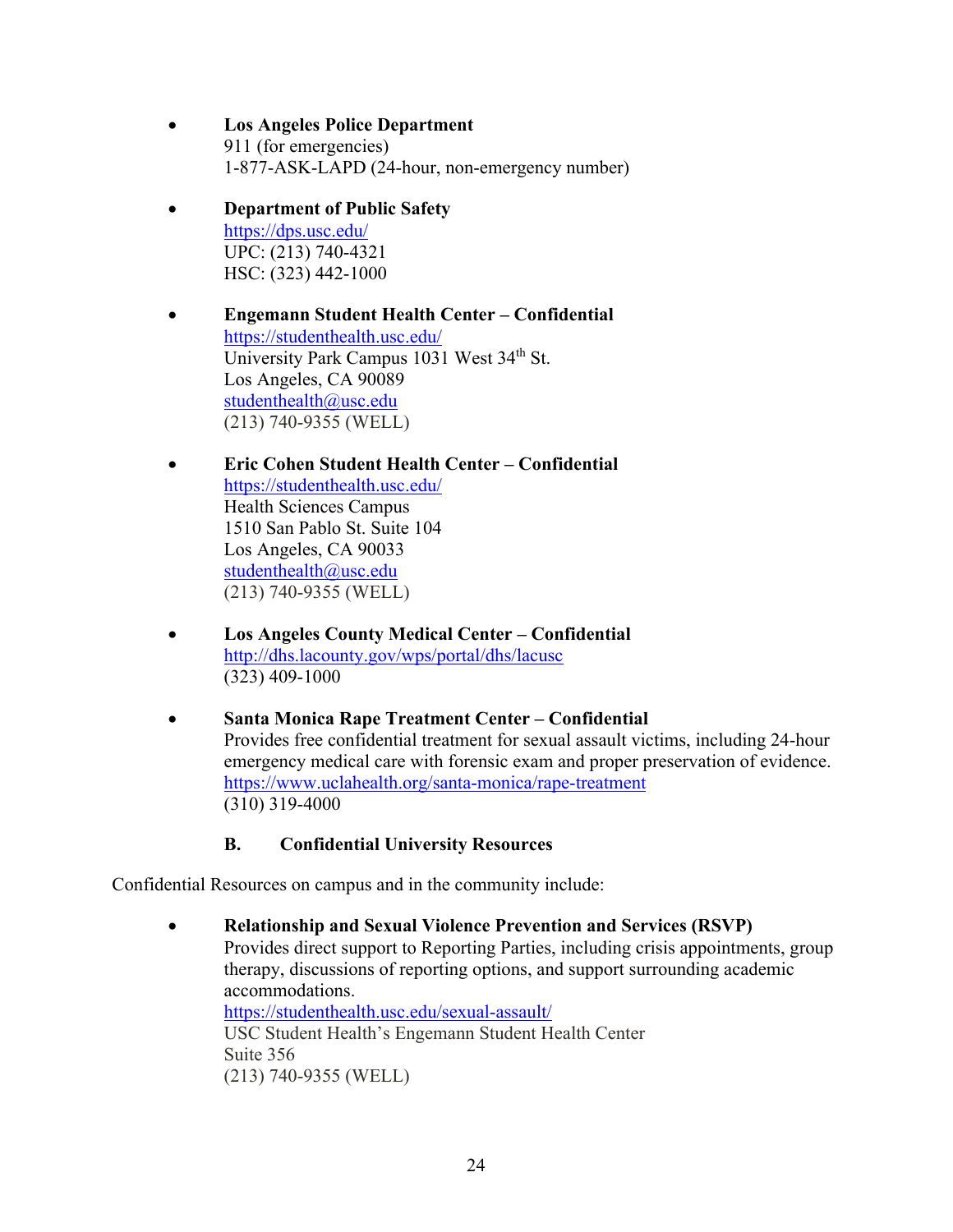## **Counseling and Mental Health**

Provides counseling and support for students, including direct support to both Reporting Parties and Respondents. https://studenthealth.usc.edu/counseling/ BIPOC Mental Health https://sites.google.com/usc.edu/bipocmentalhealth (213) 740-9355

 **Center for Work and Family Life**  Provides counseling and support for employees (faculty and staff), including direct support to both Reporting Parties and Respondents. http://cwfl.usc.edu/ (213) 821-0800

## **Office of the Ombuds**

Available to faculty, staff, and students experiencing University-related concerns, conflicts, or challenging situations. (213) 821-9556 (University Park Campus) upcombuds@usc.edu (323) 442-0341 (Health Sciences Campus) hscombuds@usc.edu

## **C. Private University Resources**

In addition, the following campus offices can provide assistance to students, faculty, and staff:

#### **Office for Equity, Equal Opportunity, and Title IX (EEO-TIX)**

USC Credit Union Building 3720 South Flower Street, 2nd Floor Los Angeles, CA 90089-0704 (213) 740-5086 http://eeotix.usc.edu eeotix@usc.edu

# **Department of Public Safety (DPS)**  https://dps.usc.edu/ UPC: (213) 740-6000 (24 hour, non-emergency number)

HSC: (323) 442-1200 (24 hour, non-emergency number)

**Campus Support & Intervention (CSI)** 

In consultation with the EEO-TIX Office, provides direct support to Reporting Parties, Respondents, or other students who are involved in reports of Prohibited Conduct. This support includes Avoidance of Contact Directives; help with accommodations; help with taking a voluntary leave of absence from the University; and connecting to other available support services and resources. https://campussupport.usc.edu/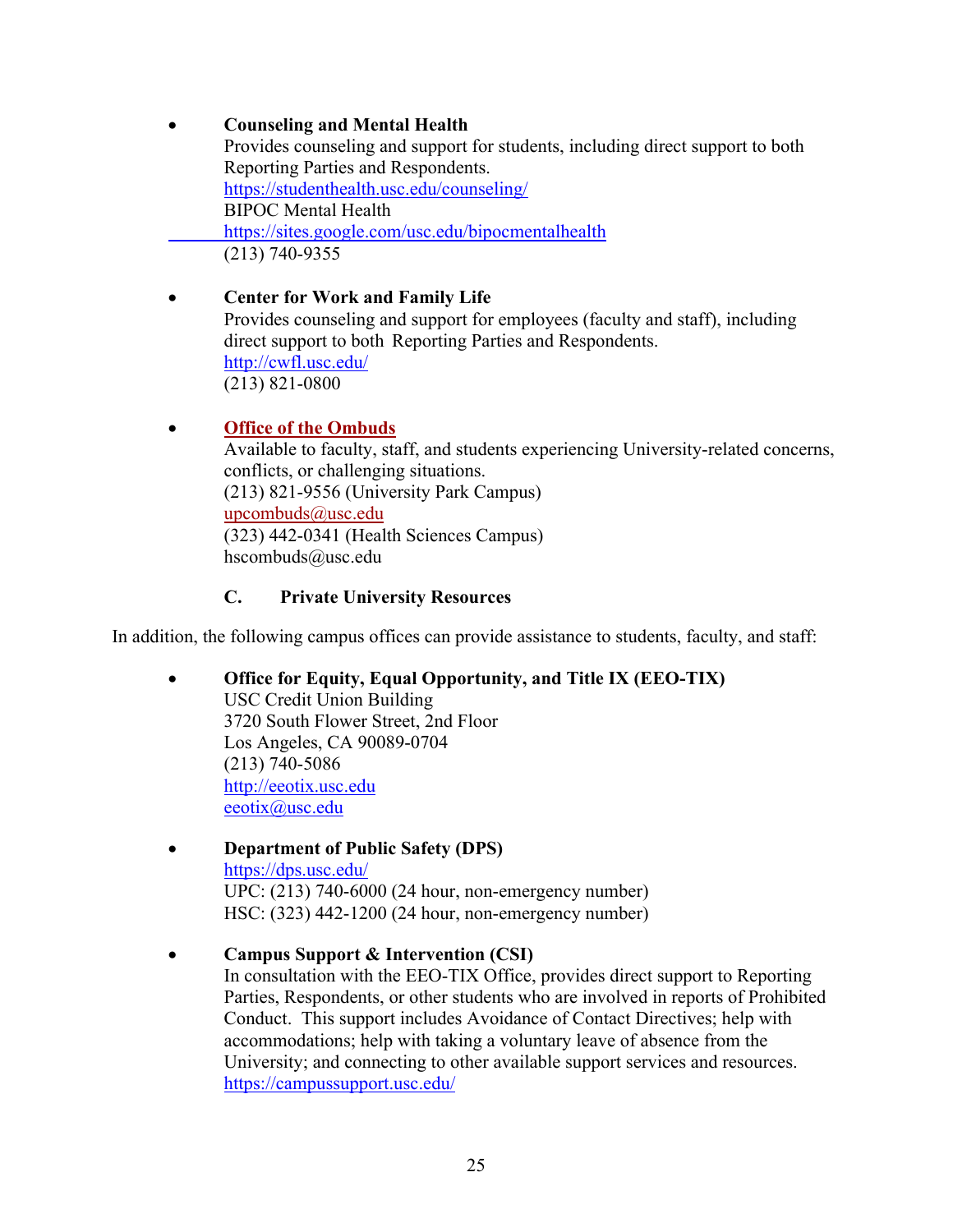- **Office of Student Accessibility Services (OSAS)** Provides support services for individuals with disabilities. 213-740-0776 (University Park Campus) 323-442-1000 (Health Sciences Campus)
- **Student Affairs**  https://studentaffairs.usc.edu/
- **Residential Life**  https://admission.usc.edu/live/residential-life/

#### **Human Resources**

In consultation with the EEO-TIX Office, provides direct support to Reporting Parties, Respondents, or other employees who are involved in reports of Prohibited Conduct. This support includes Avoidance of Contact Directives; help with employment accommodations; help with taking a voluntary leave of absence from the University; and connecting to other available support services and resources. https://svphr.usc.edu/

 **Provost**  https://www.provost.usc.edu/

#### **XV. SUPPORTIVE MEASURES, EMERGENCY REMOVAL, AND ADMINISTRATIVE LEAVE**

## **A. Supportive Measures**

Supportive measures are non-disciplinary, non-punitive, individualized support services that are offered as appropriate, as reasonably available, and without fee or charge to a Reporting Party, before or after filing a Formal Complaint or where no Formal Complaint has been filed, and to a Respondent after a Formal Complaint has been filed. Supportive measures may be made available to the parties at any point after a report and throughout the resolution processes. Such measures are designed to restore or preserve equal access to the University's education programs and activities without unreasonably burdening the other party, and include measures designed to protect the safety of all parties or the University's educational environment, or to deter Prohibited Conduct.

Supportive measures may include counseling, extensions of deadlines or other course-related adjustments, modifications of work or class schedules, campus escort services, mutual restrictions on contact between the parties, $15$  changes in work or housing locations, leaves of absence, increased security and monitoring of certain areas of the campus, or other similar measures.

The University will consider a number of factors in determining which supportive measures to take, including the needs of the student or employee seeking supportive measures; the severity or

<sup>&</sup>lt;sup>15</sup> One-way Avoidance of Contact Directives are permitted in limited circumstances, including to help enforce a restraining order, preliminary injunction, or other order of protection issued by a court, when requested by a Reporting Party, or if a one-way Avoidance of Contact Directive does not unreasonably burden the other party.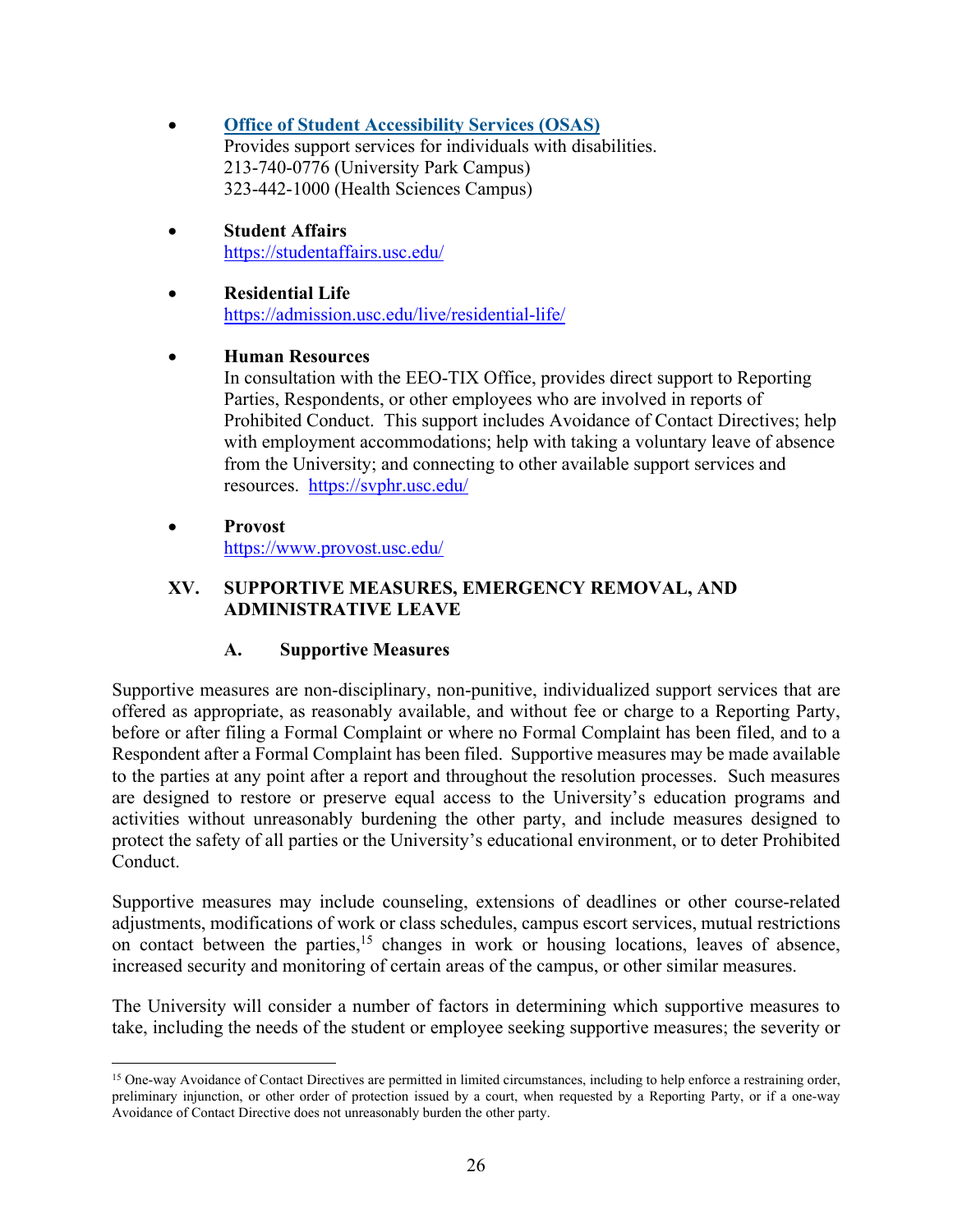pervasiveness of the alleged Prohibited Conduct; any continuing effects on the Reporting Party; whether the Reporting Party and the Respondent share the same residence hall, academic course(s), or job location(s); and whether judicial measures have been taken to protect the Reporting Party (*e.g.,* protective orders). The University will work in good faith to implement the requirements of judicially-issued protective orders and similar orders, to the extent it has authority to do so.

The VP for EEO-TIX is responsible for ensuring the implementation of supportive measures and coordinating resources with the appropriate offices on campus. The University will maintain the confidentiality of any supportive measures provided under this Policy to the extent practicable and will promptly address any violation of supportive measures.

The University will also provide reasonably available supportive measures for Third Parties who either are Reporting Parties or Respondents, provided that the supportive measures are within the scope of that individual's relationship to the University, and taking into account any contractual relationship with the University.

## **B. Emergency Removal**

Certain circumstances may warrant removing a student Respondent from a University program or activity. The University may remove a student Respondent on an emergency basis from University property or employment, education, or research programs or activities. Before imposing an emergency removal, the University will undertake an individualized analysis of safety and risk for the campus community to determine whether the Respondent's presence in the program or activity poses an immediate threat to the physical health or safety of any student or other individual arising from the allegations of Prohibited Conduct, and justifies removal of the Respondent from the University program or activity. In making this determination, the VP for EEO-TIX may consult with campus partners who review interim actions or conduct threat assessments.

The VP for EEO-TIX will promptly provide the Respondent with written notice of any removal and an opportunity to challenge the removal. During any challenge, the Respondent will remain off campus and must comply with the notice of removal. That notice shall include a statement that any information the Respondent chooses to provide may subsequently be used in implementing any aspect of this Policy, including the investigation and adjudication of the allegations of Prohibited Conduct. The Respondent will have 72 hours from the date of the removal to submit a written challenge to the safety and risk analysis to the VP for EEO-TIX.

## **C. Administrative Leave**

Following a report of Prohibited Conduct, the University may place a non-student employee Respondent on administrative leave, with or without pay. In reaching a determination as to administrative leave, the VP for EEO-TIX will consult with the Respondent's immediate supervisor or designee, the Senior Vice President of Human Resources, the Provost, or other appropriate officials.

# **XVI. REPORTING OPTIONS**

## **A. Reporting to the University**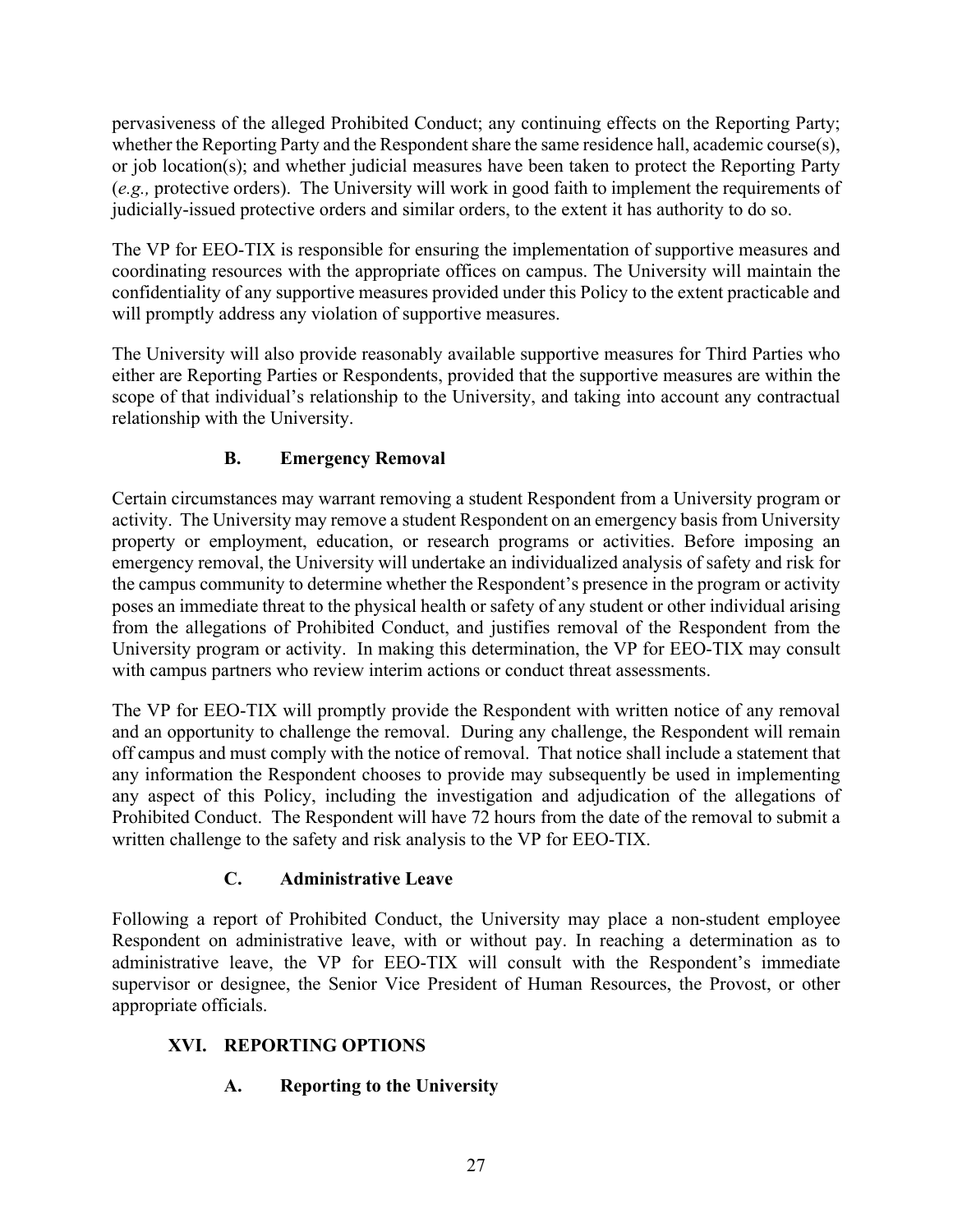The University encourages anyone who has experienced Prohibited Conduct to report it directly to the VP for EEO-TIX or the Equity, Equal Opportunity, and Title IX Office (EEO-TIX Office). Any individual may make a report of Prohibited Conduct under this Policy regardless of affiliation with the University and regardless of whether the individual reporting is the individual alleged to be the subject of the conduct. Reports can be made in person, by mail, by telephone, or by electronic mail, or by any other means that results in the VP for EEO-TIX receiving the verbal or written report. A report may be made at any time (including during non-business hours) using the telephone number, email address, or office mailing address for the VP for EEO-TIX, listed below:

- VP for EEO-TIX and Title IX Coordinator **Office for Equity, Equal Opportunity, and Title IX (EEO-TIX)**  USC Credit Union Building 3720 South Flower Street, 2nd Floor Los Angeles, CA 90089-0704 (213) 740-5086 http://eeotix.usc.edu eeotix@usc.edu
	- Associate Vice President and Deputy Title IX Coordinator **Office for Equity, Equal Opportunity, and Title IX (EEO-TIX)**  USC Credit Union Building 3720 South Flower Street, 2nd Floor Los Angeles, CA 90089-0704 (213) 740-5086 eeotix@usc.edu
	- Deputy EEO-TIX Coordinator for Healthcare **Office for Equity, Equal Opportunity, and Title IX (EEO-TIX)**  USC Credit Union Building 3720 South Flower Street, 2nd Floor Los Angeles, CA 90089-0704 (213) 740-5086 eeotix@med.usc.edu

The University recognizes that deciding whether to make a report of Prohibited Conduct is a personal decision. *Making a report is different from filing a Formal Complaint.* When the University receives a report of Prohibited Conduct, the University will offer supportive measures to the Reporting Party, inform the Reporting Party of the availability of supportive measures with or without the filing of a Formal Complaint, and explain to the Reporting Party the process for filing a Formal Complaint. The University will consider the Reporting Party's wishes with respect to supportive measures and seek to respect a Reporting Party's autonomy in making the determination regarding how to proceed. In limited circumstances, the VP for EEO-TIX may file a Formal Complaint initiating an investigation into reported conduct. Additional information about the circumstances that might require this action is detailed in the Resolution Processes.

When a report is made to the University, the Reporting Party will receive written notification about existing counseling, health, mental health, support and advocacy, legal assistance, visa and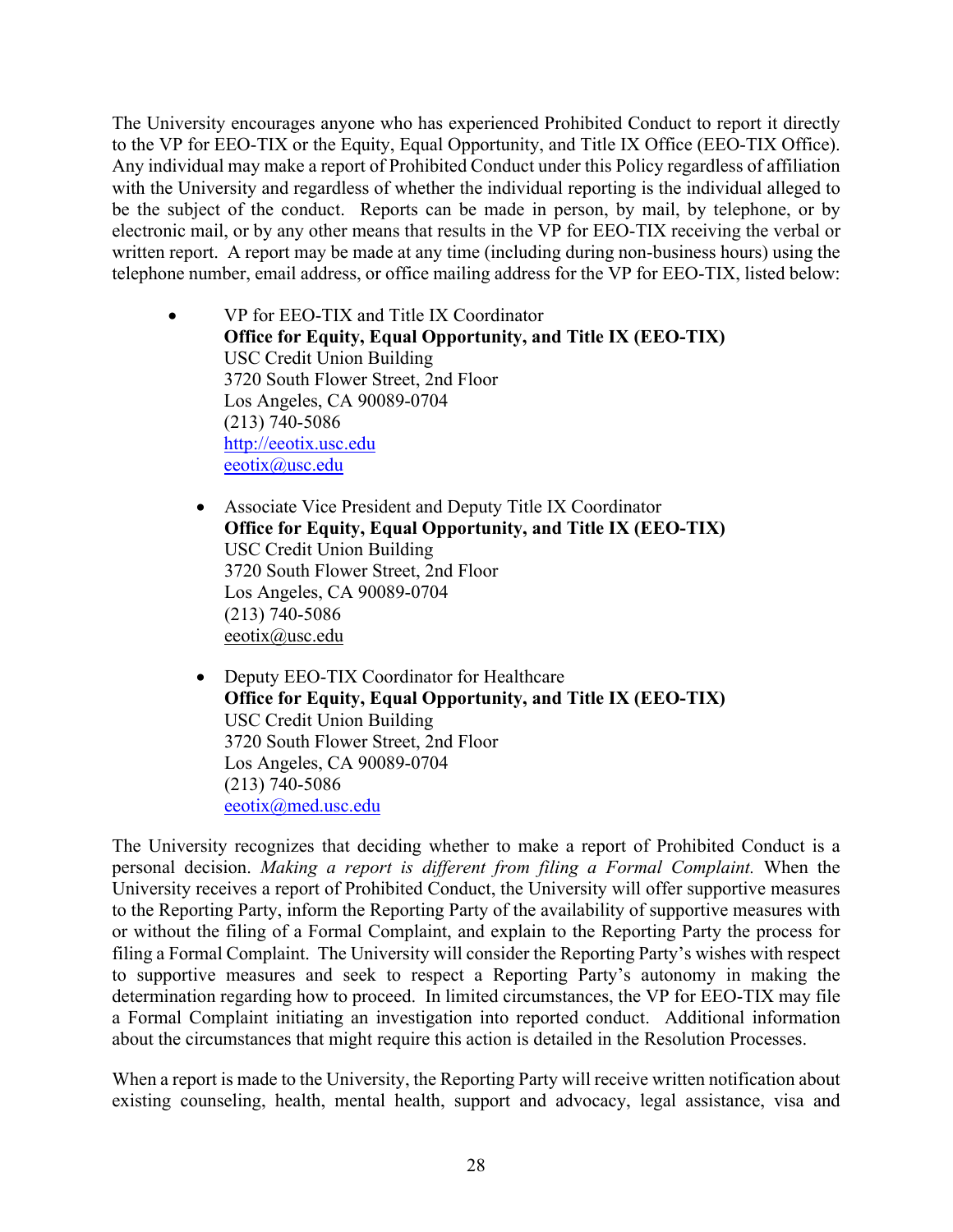immigration assistance, student financial aid, and other services, both within the University and in the local community.

## **B. Time Frame for Reporting**

Reporting Parties and witnesses are encouraged to report Prohibited Conduct as soon as possible in order to maximize the University's ability to respond promptly and effectively. Although the University does not limit the timeframe for reporting, the passage of time may impact or limit the University's jurisdiction and/or ability to gather relevant evidence that may be lost due to the passage of time.

Depending on the relationship of the Respondent to the University, the University also may not have the authority to impose disciplinary action; this may occur when a student Respondent has graduated or an employee Respondent is no longer employed by the University. If the Respondent is no longer affiliated with the University, the University will still provide reasonably available supportive measures to the Reporting Party, assist the Reporting Party in identifying external reporting options, and may take other appropriate action to address the reported conduct.

## **C. Anonymous Reporting**

An individual may anonymously report Prohibited Conduct to the University by contacting the VP for EEO-TIX or the EEO-TIX Office. Providing personally identifiable information is not required to make a report. Depending on the amount of information available about the incident and/or the individuals involved, the University's ability to respond to an anonymous report may be limited.

Anonymous reports can also be made to the Department of Public Safety through the LiveSafe Mobile Safety App; by contacting the USC Help & Hotline at (213) 740-2500 (staffed by live operators 24 hours a day, 7 days a week), or by visiting USC's My Compliance Report, an online reporting site maintained by a third-party company for the purpose of gathering information regarding compliance and ethics concerns. Both USC's Help & Hotline and My Compliance Report are managed by USC's Office of Professionalism and Ethics (OPE). OPE will refer all reports of Prohibited Conduct to the EEO-TIX Office.

## **D. Amnesty**

The University encourages good faith reports of Prohibited Conduct under this Policy. To that end, the University will not pursue disciplinary action for illegal consumption of alcohol or drugs in violation of the Student Handbook against a student enrolled in the University who makes a good faith report to the University as a Reporting Party, or who is a witness to an incident of Prohibited Conduct, unless the University determines that the violation was egregious, including, but not limited to, an action that places the health or safety of any other person at risk or involves plagiarism, cheating, or academic dishonesty. This amnesty applies only to conduct occurring at or near the time of the incident, regardless of the location at which the incident occurred or the outcome of the investigation. See SCampus for the Medical Amnesty/Good Samaritan Policy.

## **E. Coordination with Law Enforcement**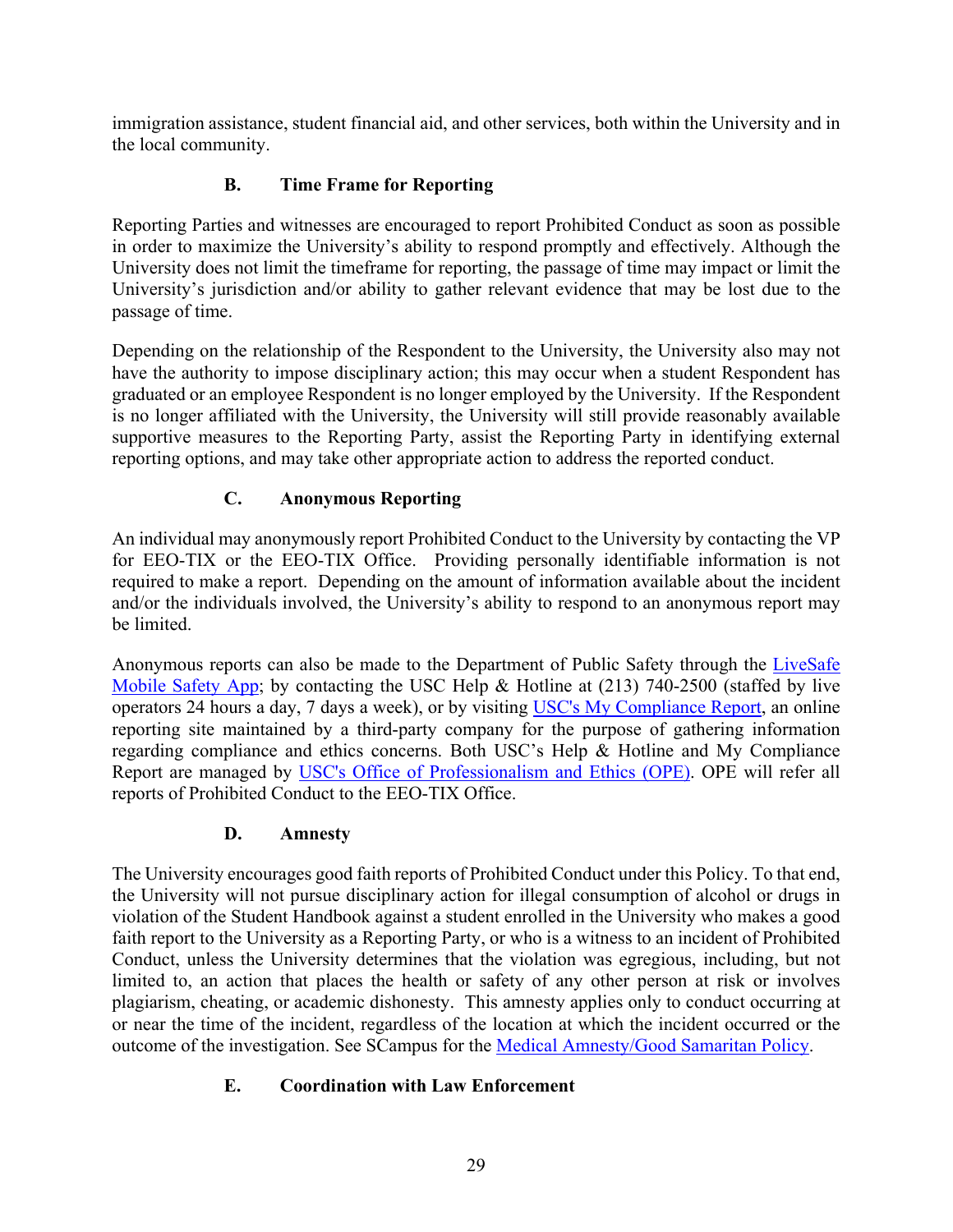A Reporting Party has the right to report, or decline to report, potential criminal conduct to law enforcement. Upon request, the University will assist a Reporting Party in contacting law enforcement at any time. Under limited circumstances where there is a threat to the health or safety of any University community member, the University may independently notify law enforcement. An individual may make a report to the University, to law enforcement, to neither, or to both. The University's resolution process and law enforcement investigations may be pursued simultaneously, but will operate independently of one another. The University will, when appropriate, coordinate information with law enforcement if law enforcement is notified. The University, upon request, may also temporarily pause its investigation to allow preliminary factgathering by law enforcement.

#### **F. Obligation to Provide Truthful Information**

All University community members are expected to provide truthful information in any proceeding under this Policy. Submitting or providing deliberately false or misleading information in bad faith or with a view to personal gain or intentional harm to another in connection with an incident of Prohibited Conduct is prohibited and subject to disciplinary sanctions. This provision does not apply to reports made or information provided in good faith, even if the facts alleged in the report are erroneous or are not later substantiated.

#### **XVII. OVERVIEW OF RESOLUTION PROCESSES**

To implement this Policy, the University has developed formal and informal processes to investigate or otherwise address reports of Prohibited Conduct. Because the regulatory requirements for resolution processes are more prescriptive under Title IX than other forms of harassment, discrimination, or retaliation, the University maintains the following two distinct resolution processes for resolving a report or Formal Complaint of Prohibited Conduct under this Policy:

- 1. Resolution Process for Discrimination, Harassment, and Retaliation
- 2. Resolution Process for Sexual Misconduct

In all Formal and Alternative Resolution Processes, the University will treat Reporting Parties and Respondents equitably by offering supportive measures to a Reporting Party when the University has notice of potential Prohibited Conduct, and by following the resolution process before the imposition of any disciplinary sanction against a Respondent. Upon receipt of a report of Prohibited Conduct, the University will conduct an initial assessment of the available information and consider the Reporting Party's stated interests, as well as the University's compliance obligations, in determining how to proceed. A report of discrimination, harassment, or retaliation, including Title IX Sexual Harassment, may be resolved through: the provision of supportive measures only; a formal resolution process, which involves a prompt, thorough, equitable, and impartial investigation, a live hearing in certain instances, and an appeal; or an alternative resolution process, which requires the voluntary and written consent of the Reporting Party and the Respondent. A Reporting Party is always entitled to reasonably available supportive measures, regardless of whether a formal or alternative resolution process has been initiated.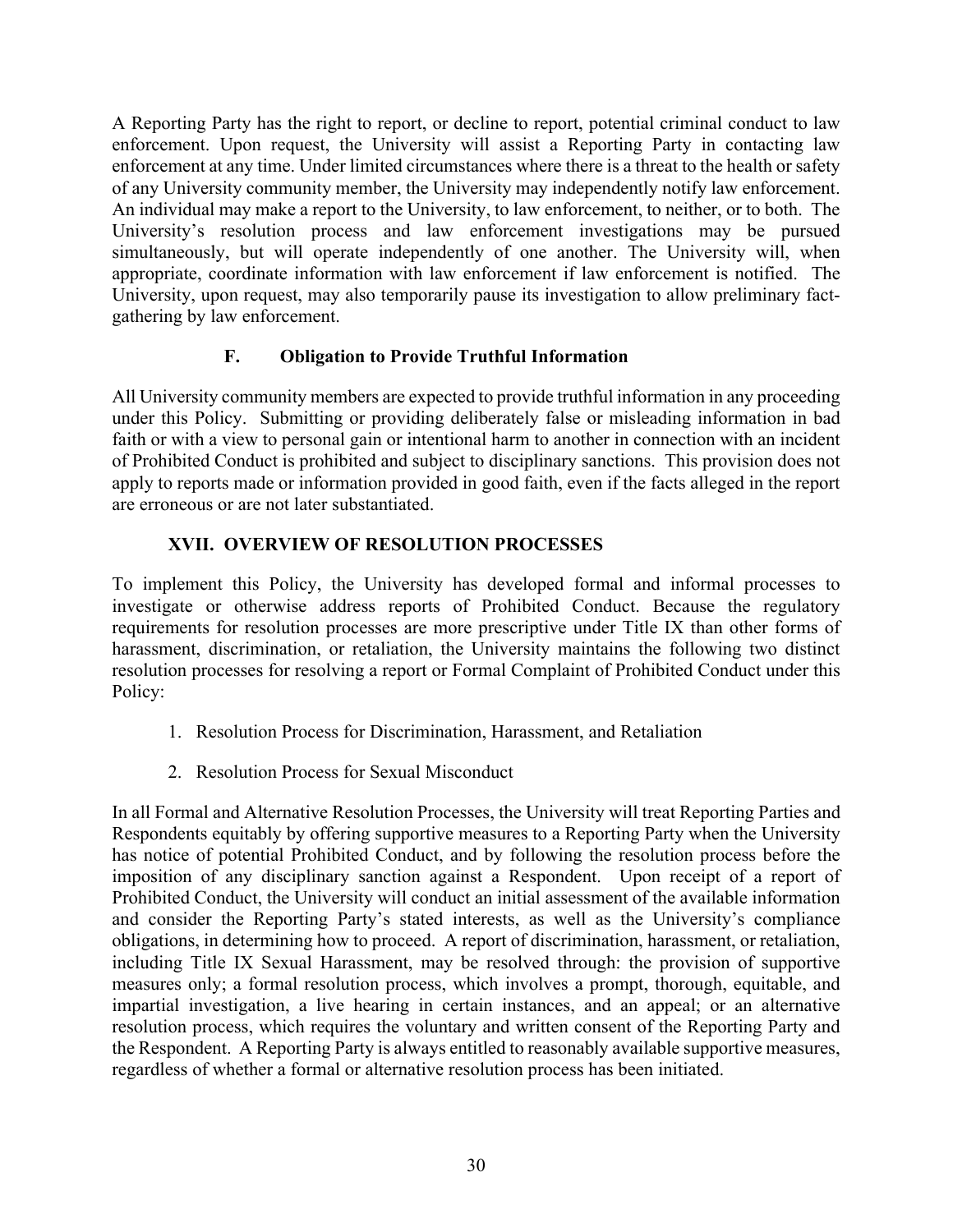The VP for EEO-TIX, in partnership and consultation with relevant stakeholders, may address unprofessional, disrespectful, and/or offensive conduct that: 1) does not rise to the level of creating a hostile environment or a violation of this Policy, or 2) is of a generic nature not clearly based on a Protected Characteristic; and 3) runs counter to the University's mission and values. Addressing such behaviors will not typically result in the imposition of discipline or other punitive measures under this Policy, but may be addressed through restorative remedial actions, such as coaching, education, and/or effective conflict resolution or other alternative resolution mechanisms. However, the University reserves the right to take any action it deems, in its sole discretion, appropriate in response to such behaviors.

#### **XVIII.PREVENTION AND EDUCATION PROGRAMS**

The University is committed to the prevention of Prohibited Conduct through regular and ongoing education and awareness programs. All incoming students and new employees (faculty and staff) receive primary prevention and awareness programming, and returning students and current employees receive ongoing training and related programming.

For a description of the University's Prohibited Conduct prevention and awareness programs, including programs on minimizing the risk of incidents of Prohibited Conduct and bystander intervention, see the University's annual Clery reports.

Individuals involved in the implementation of this Policy also receive regular, comprehensive training on this Policy and Resolution Processes, which incorporates all required training content, including specific training required by the Clery Act and Title IX.<sup>16</sup>

#### **XIX. DOCUMENTATION AND RECORDS RETENTION POLICIES**

The University will create and maintain the following records for a period of seven years: records of any actions, including any supportive measures, taken in response to a report or Formal Complaint of Prohibited Conduct; records of investigations, including any determination regarding responsibility and any audio or audiovisual recording(s) or transcript(s) created, any disciplinary sanctions imposed on the Respondent, and any remedies provided to the Reporting Party; any appeal and the result of that appeal; and any informal or alternative resolution, and the result of such resolution processes. These records will be maintained in accordance with the privacy protections set forth in Title IX, Title VII, the Clery Act, FERPA, and applicable state law regarding the privacy of personnel records.

## **XX. REVIEW OF THIS POLICY**

This Policy reflects the University's good faith effort to implement the Title IX regulations issued in May 2020, and to conform the obligations imposed under those regulations with other federal laws, including the Clery Act, as well as state law applicable to students and employees. The University reserves the right to modify this Policy and the accompanying procedures as necessary

 $16$  As required by the Title IX regulations, training required of – and received by – University officials involved in responding to reports of Title IX Sexual Harassment is published online. See https://eeotix.usc.edu/resources/eeo-title-ix-implementers-training/.